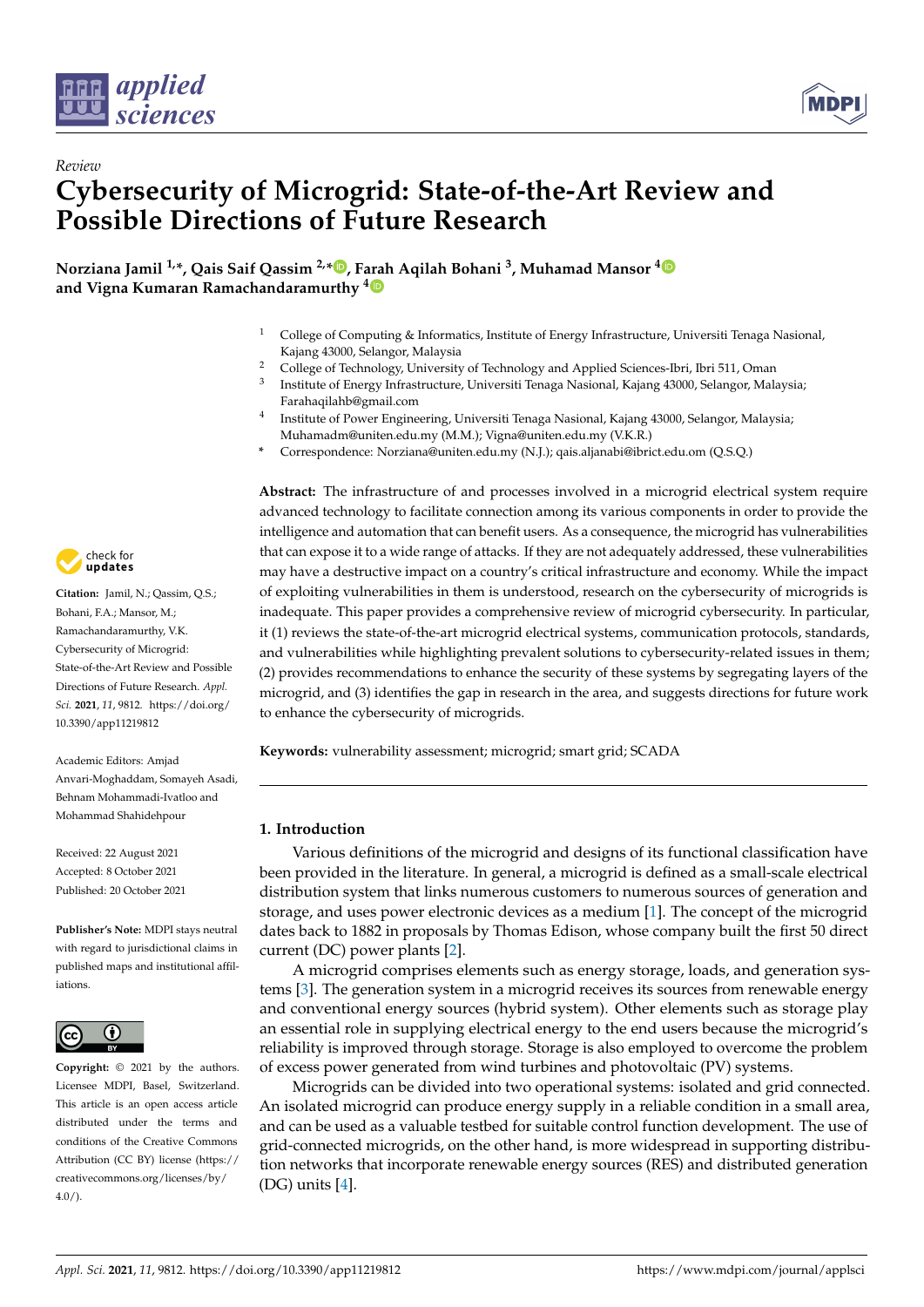A microgrid system is a promising solution for handling power supply to loads with reliable power consumption. Some of the parameters to be considered in elements of the microgrid, such as the architecture of the communication system, protocols, and tools, are stability, reliability, and optimal operation [\[5\]](#page-17-4).

Ensuring reliable communication among microgrids is not an easy task. Factors influencing the reliability of microgrid communication include the interface for communication among components, control requirements, resilience of the microgrid, its topology, geographical extension, and mode of operation, protection schemes for it, the technology of inverter-based distributed energy resources (DER), and reliability requirements [\[6\]](#page-17-5).

Microgrid electrical systems were initially proposed to address energy supply issues in rural areas. Supplying energy to villages is costly and technically challenging because they are far from centralized electrical grid. The microgrid is an essential aspect in large-scale applications of the smart grid. It is a necessary part of a smart grid the main objective of which is to provide a reliable and safe means of electricity distribution by using intelligent and automated technologies.To maintain the reliability requirement, microgrid integrates various information and communication technologies in its legacy physical system. While the integration of operational (physical) technology and information technology provides more advancement and sophistication to the microgrid in terms of its operation, control, performance, connectivity and delivery, it opens up microgrid to a wider surface for cyber threats. As a result, the microgrid has security vulnerabilities i.e., the interconnectivity to the cyber system in microgrid brings more challenges to maintain resiliency as hackers might exploit vulnerabilities that lie in the physical system that has been long used without any patching or update for increasing protection being implemented. Some of the challenges or cyber threats to microgrid include false data injection [\[7\]](#page-17-6), denial of service attack [\[8\]](#page-17-7) and signal spoofing attack [\[9\]](#page-17-8). To the best of our knowledge, research on microgrid cybersecurity is inadequate. Vulnerabilities in microgrid and cyber-threats to them must be studied and understood thoroughly through a comprehensive and systematic literature review. This is the motivation of this paper.

The remainder of this paper is organised as follows: Section [2](#page-1-0) provides a basic understanding of the components of a microgrid as well as such elements as microgrid architecture, communication systems and microgrid communication protocols. Section [3](#page-9-0) then discusses the cybersecurity-related aspects of microgrids that include vulnerabilities and potential security issues to them. Finally, Section [4](#page-15-0) discusses the challenges to microgrid security and the research opportunities that can be explored.

#### <span id="page-1-0"></span>**2. The Microgrid Architecture**

To understand the threats posed to and vulnerabilities of microgrid electrical systems, this section provides a quick overview of the elements and components of a microgrid. A considerable number of studies have affirmed that the operation and data processing, transmission, and storage of microgrids must be secure to achieve reliable control [\[10,](#page-17-9)[11\]](#page-17-10). The fundamental elements and components of a microgrid are discussed below.

The reference architecture of microgrid used in this research is given in [\[12\]](#page-17-11). To discuss the cybersecurity aspects of microgrid, the components of microgrid are categorized into four enclaves based on their functions: (i) distributed generation (DG) sources, (ii) energy storage, (iii) the distribution system and (iv) control and communication modules., as depicted in Figure [1.](#page-2-0)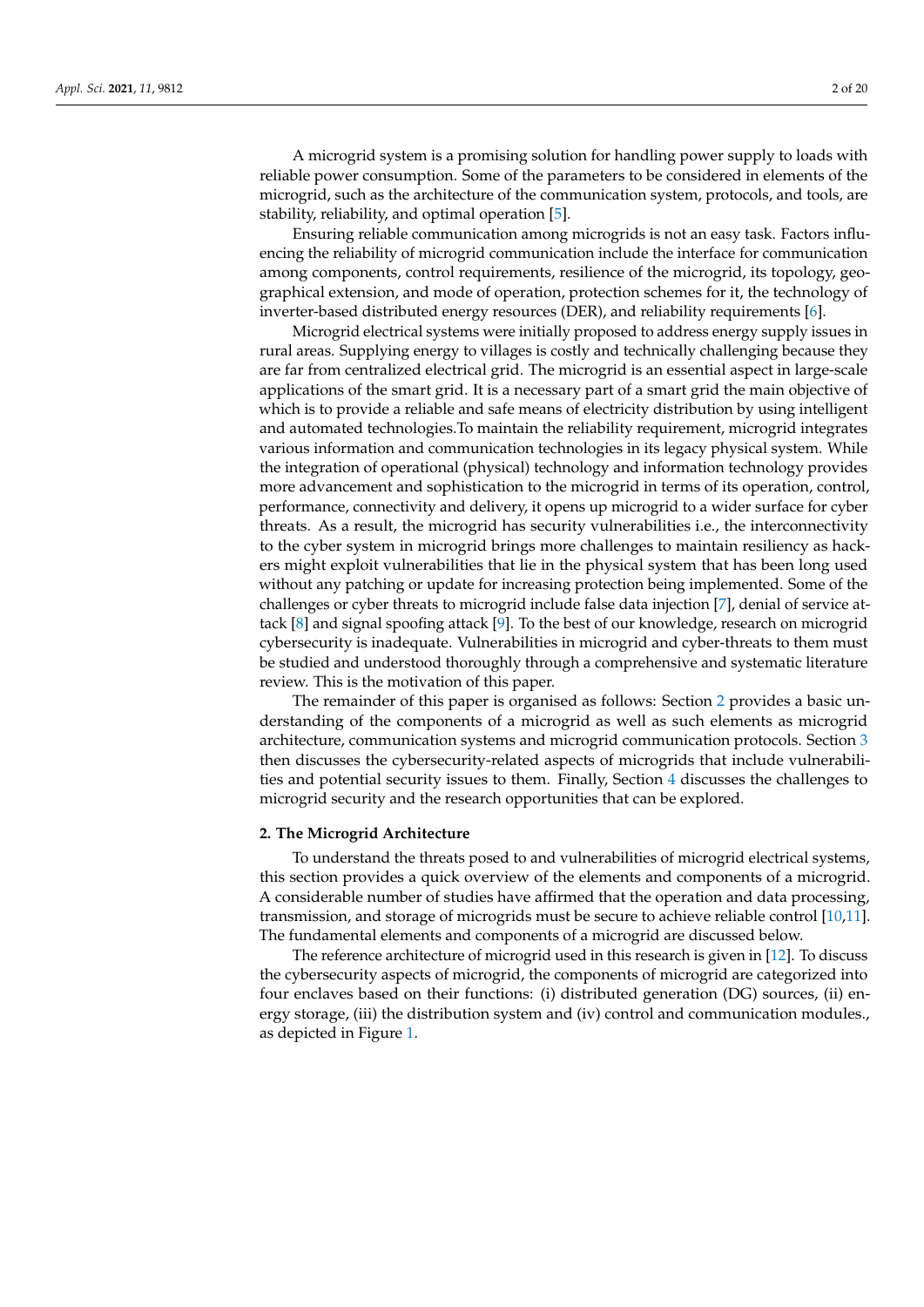<span id="page-2-0"></span>

**Figure 1.** Microgrid architecture with enclaves.

The description of every enclave is given below:

- (A) Enclave 1: DG sources
	- DG source refers to technologies that generate power such as:
		- Generator

One of the sources of energy to a microgrid is the synchronous generator. Most of them are powered by natural gas or a diesel engine designed for stand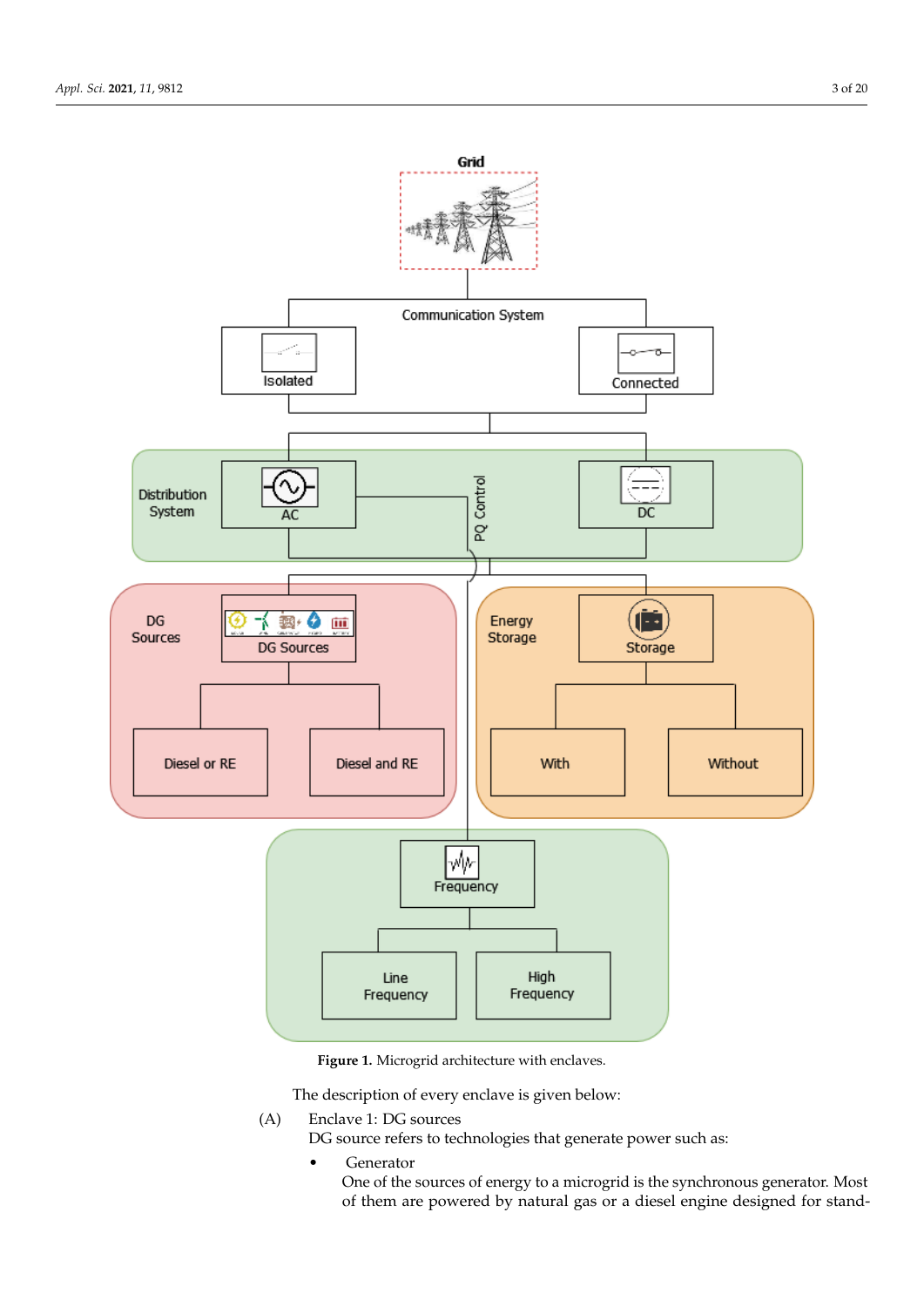alone or backup applications. A generator has two control algorithms, namely, an (1) exciter, which handles the voltage of the generator, and the (2) reactive power generator that is commonly used to minimise power loss and improve the voltage profile of power systems.

• Natural gas turbine

The natural gas turbine is categorised based on the drive type, into single shaft and two shaft. The single-shaft light is generally used in microgrid systems as a distributed resource. To enhance the response speed, the governor control system uses an electronic control system. The gain and time are constantly monitored to achieve a reasonable response.

- Renewable energy source Renewable energy plays an essential role in maintaining the sustainability and survival of the microgrid. The prevalent sources of renewable energy are wind and photovoltaic. They are connected to the microgrid system through current-mode inverters, and can be operated at the maximum power point.
- (B) Enclave 2: Energy storage

The reliability of the operations, power generation, and load stabilisation of the microgrid is ensured through a sophisticated storage management system, an indispensable element of the microgrid. Disturbances in power supply may occur in the grid due to variations in the load in terms of a mismatch between load generation and load time. Mechanical wear and failure of the battery are some other causes of a terminal voltage fault. Energy storage in microgrid architecture refers to devices that perform the following functions [\[12\]](#page-17-11):

- (a) Balances the power in microgrid despite of load fluctuation and other transients.
- (b) Provides ride-through capability and allows DGs to operate as dispatchable units during dynamic variations in intermittent energy sources.
- (c) Provides the initial energy during the transition between grid connected or/from microgrid island.

Maintaining the stability of the microgrid is a challenging task because the system has various types of distributed generation, and demands for reactive and active power based on the needs of customers. Thus, the energy storage management system of the microgrid plays a vital role in stabilising its frequency and voltage for both the short and the long term [\[13\]](#page-17-12). The energy storage is connected to the grid through a micro-source, and absorbs power via the electronic converter. Subsequently, the energy storage exports power to the network in the island mode, enhancing the system's quality and stability [\[14\]](#page-17-13). The energy storage can be distributed via two applications: utilisation-scale and small-scale applications. Other than maintaining the management and control function of the storage device, the distributed energy storage system can help maintain maximal system safety, efficiency, and life. It also performs communication with the Supervisory Control and Data Acquisition (SCADA) system in larger management applications.

(C) Enclave 3: the distribution system

Distribution systems refers to transmission and distribution technologies, specifically line frequency AC, high frequency AC and DC technologies, whose main role is to transmit and distribute electricity in microgrid systems.

(D) Enclave 4: control and communication system

Control and communication system in microgrid architecture refers to technologies that handle the output data from microgrid and deliver them for further analysis by different applications, and microgrid controls and management. Two communication media, i.e., wired and wireless, support the communication technologies for power control and protection.

Microgrid controls and management includes: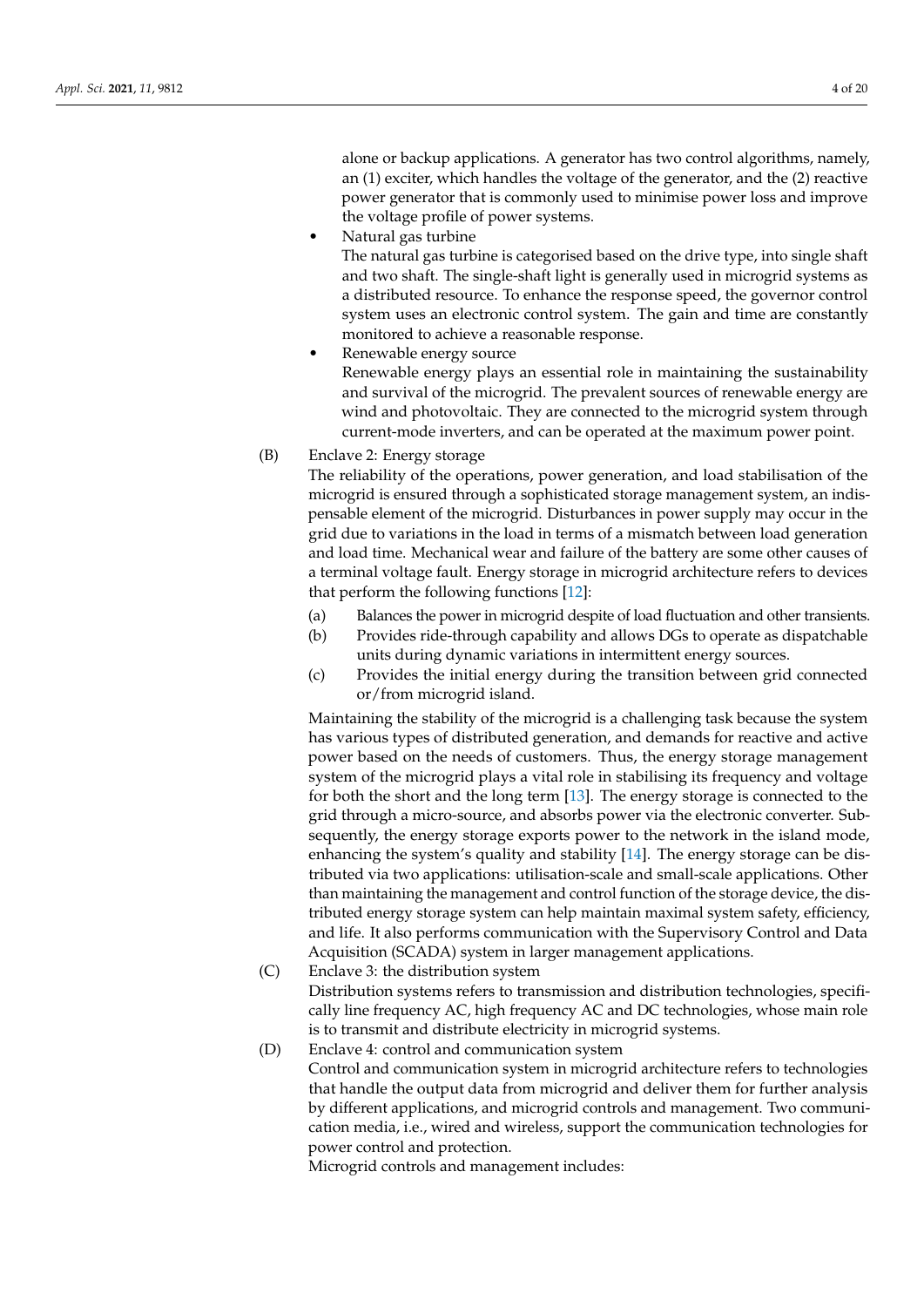- Microgrid Central Controller (MGCC) The MGCC facilitates communication between the Distribution Management System (DMS) and the microgrid to detect and control blackout procedures. The MGCC was also introduced to improve the voltage profile and handle tripping problems.
- Supervisory Control And Data Acquisition (SCADA) In a microgrid application, SCADA as a computer-based application plays an important role in acquiring data, and monitoring and controlling operations, including the adjustment of signal alarms. It also enhances the safety, reliability, and economic benefits of the microgrid, and reduces the burden on the dispatchers. Moreover, it employs the automation and modernisation of electrical power dispatch to improve the efficacy and level of information of the system [\[15\]](#page-17-14).

## *2.1. Communication Protocols and Standards of Microgrid*

To better understand microgrid communication protocols, research on the design of its communication network has focused on the interaction between several components of the microgrid for control and monitoring purposes. A review shows that numerous types of communication networks are used in microgrid systems, as depicted in Table [1.](#page-5-0) As standard communication protocols, the IEC 61850, Distributed Network Protocol 3.0 (DNP 3.0), Modbus, Profibus, Wi-Fi, and the TCP/IP are extensively used in microgrid operations [\[16](#page-17-15)[–19\]](#page-17-16). We present a brief description of the commonly used communication protocols in microgrid electrical systems in the following subsections.

(A) IEC 61850

IEC 61850 is the most widely used standard of communication owing to its speed, excellent reliability, and security. The IEC 61850 standard is an international standard developed for substation automation. It is composed of three levels, namely, the process, bay, and substation. The IEC 61850 is built with different data attributes and functionalities to ensure interoperability, introducing some latencies in communication. This protocol is suitable to be applied in a microgrid, particularly in distribution automation [\[20\]](#page-17-17).

(B) Modbus

As reported in [\[21\]](#page-17-18), Modbus is widely used in microgrids due to its simplicity. It can be transmitted over the different physical networks of RS 485, RS 232, and the Ethernet TCP/IP. However, the Modbus protocol is inefficient for large-scale data transmission from/to the network. It has high latency, making it unsuitable for a communication system, especially one involving emergency control. Such microgrid architectures such as PrInCE Lab use hard-wired networks if long delays occur in communication [\[16\]](#page-17-15).

(C) Distributed Network Protocol 3.0 (DNP3)

DNP3 is a power communication protocol originally developed by General Electric that was made public in 1993. Use in SCADA applications was the initial purpose for the design of DNP3. It is used mainly in the oil and gas, security, water infrastructure, and electrical industries in Asia, North America, South America, Australia, and South Africa [\[22\]](#page-17-19). The initial design of DNP3 comprises four layers: the transport, application, data link, and physical layers. Serial communication protocols such as the RS-232, RS-422, and RS-485 became the basis for designing the original physical layer. The DNP3 has been moved over to the TCP/IP layer to support current communication technologies. Therefore, it can be considered a three-layer network protocol that operates on the TCP/IP layer [\[22\]](#page-17-19) in supporting end-to-end communication. Contrary to Modbus, the slave of DNP3 can produce feedback with unsolicited responses to the master. Single DNP3 messages can demonstrate time-stamped tasks and information on data quality and various data types [\[17\]](#page-17-20).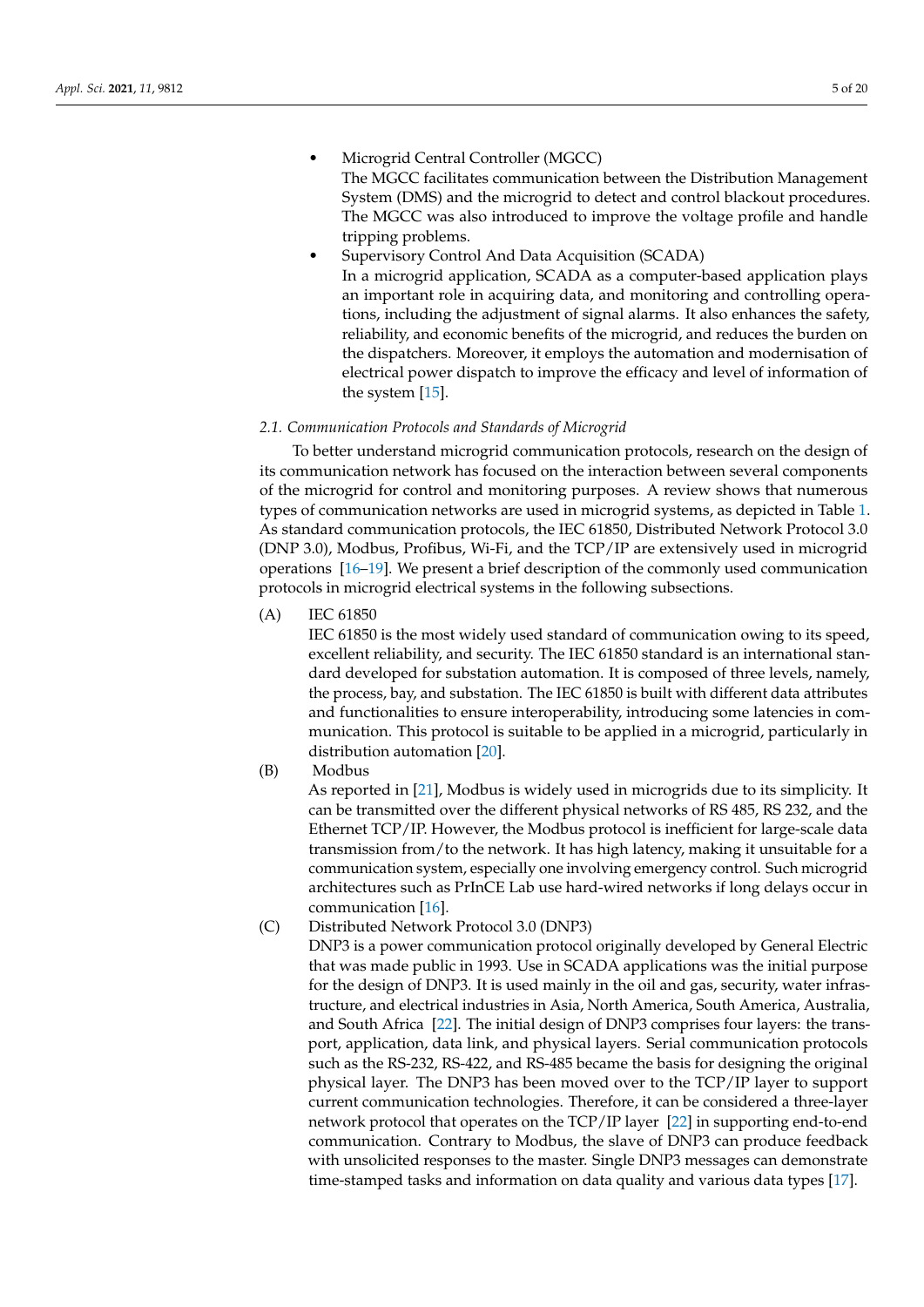<span id="page-5-0"></span>

| Study                                       | Year               | Media            | Protocol          | Advantages                                                                                                                      | Limitations                                                                                                                                                                      |
|---------------------------------------------|--------------------|------------------|-------------------|---------------------------------------------------------------------------------------------------------------------------------|----------------------------------------------------------------------------------------------------------------------------------------------------------------------------------|
| Korea- KEPRI Microgrid [18]                 | 2014, 2017         | Optical fiber    | N.A.              | High-speed communication, low latency time,<br>high reliability                                                                 | Cover short distances                                                                                                                                                            |
| Huatacondo [19]                             | 2011               | NA.              | Modbus TCP/IP     | Easy to implement, Low installation cost,<br>Supported by different, communication links                                        | High latency time                                                                                                                                                                |
| Am Steinweg [23]                            | 2009               | NA.              | Modbus TCP/IP     | Easy to implement, Low installation cost,<br>Supported by different, communication links                                        | High network delay; Low security level<br>against cyber attacks                                                                                                                  |
| Kythnos [24]                                | 2013, 2014         | Power line       | NA.               | High speed communication, Adopts existing<br>electrical, network, Low installation cost,<br>High data transfer rate             | Minimum security level, Data attenuation,<br>Great amount of noise                                                                                                               |
| Smart Polygeneration,<br>Microgrid [22]     | 2013               | NA.              | <b>IEC 61850</b>  | High reliability, High-speed communication,<br>High security level, especially, against cyber<br>attacks, High interoperability | Low redundancy level, High implementation<br>cost, Requires change or upgrade of both,<br>communication interface of already installed<br>components and the existing IT network |
| DeMoTec <sup>[25]</sup>                     | 2005               | Ethernet         | <b>XLM-RPC</b>    | Improved reliability, Enhanced security level                                                                                   | High computational cost, High<br>installation cost                                                                                                                               |
| Bornholm Island [24]                        | 2014               | Optical fiber    | NA.               | High-speed communication, Low latency<br>time, High reliability                                                                 | Cover short distances                                                                                                                                                            |
| <b>NTUA [25]</b><br>BC Hydro [26]           | 2005<br>2002, 2008 | NA.<br>Telephone | <b>XLM</b><br>NA. | High operational flexibility, High readability<br>Easy to be integrated                                                         | High load of communication challenges<br>Low reliability, High implementation cost                                                                                               |
| University of Manchester,<br>Microgrid [27] | 2013               | Power line       | NA.               | Adopts existing electrical, network, Low<br>installation cost, High data transfer rate                                          | Minimum security level, Data attenuation,<br>Great amount of noise                                                                                                               |
| Bronsbergen Holiday<br>Park [27]            | 2013, 2009         | <b>GSM</b>       | NA.               | High reliability, Cost effective                                                                                                | Limited transmission bandwidth                                                                                                                                                   |
| CESI Ricerca DER <sup>[28]</sup>            | 2013, 2009         | Ethernet         | NA.               | High reliability                                                                                                                | Low security level, High installation cost                                                                                                                                       |
| <b>CERTS</b> [29]                           | 2009, 2011, 2013   | NA.              | Modbus TCP/IP     | Easy to implement, Low installation cost,<br>Supported by different, communication links                                        | High network delay, Low security level<br>against cyber attacks                                                                                                                  |
| Sendai Project [24]                         | 2014, 2014         | <b>GPS</b>       | NA.               | Easy to integrate, Low installation cost,<br>Global accessibility                                                               | Reduced accuracy, Low reliability due to<br>battery life, Low security level, Low privacy.                                                                                       |
| Prince Lab [18]                             | 2017               | Ethernet         | Modbus TCP/IP     | Easy to implement, Low installation cost,<br>Supported by different, communication links                                        | High network delay, Low security level<br>against cyber attacks, Involve partial upgrade<br>and expansion of existing, IT network                                                |

**Table 1.** A summary of the advantages and limitations of microgrid communication protocols based on selected related works.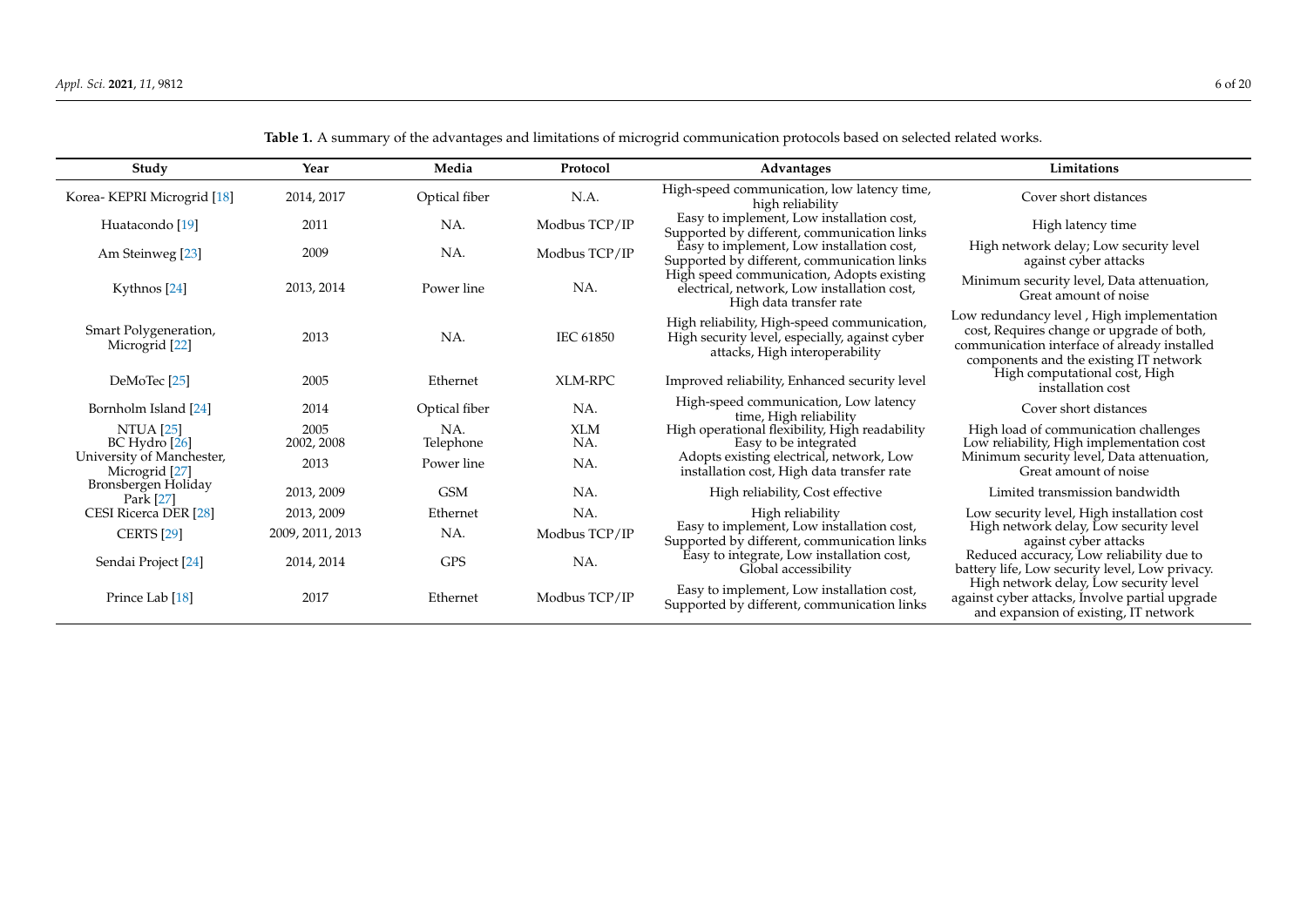DNP3 is to be replaced by IEC 61850 in substation communication. The general belief is that in future power systems, IEC 61850 has the potential for usage outside substation communication, although its use is presently limited within a power substation [\[30\]](#page-18-5). Due to the absence of any security mechanism in the initial design of DNP3 and IEC 61850, the microgrid network can easily intercept or falsify messages sent through them, resulting in either incorrect operation of power devices or information leakage. Two effective solutions were used as the basis for the design of the security functionality of DNP3 by [\[31\]](#page-18-6): (1) the introduction of security mechanisms to the DNP3 stack through the modification of the original protocol, and (2) the insertion of a security layer between the DNP3 protocol stack and the TCP/IP layer. The first solution offers suitable security solely for DNP3. Nonetheless, the protocol stack needs to be repeatedly modified while the communication systems in the power devices require upgrading. As such, the compatibility of legacy devices with smart grid devices can be more desirably achieved through the insertion of a security layer between the DNP3 and TCP/IP. This security layer aims to specifically assist the DNP3 protocol in attaining the primary security requirements for confidentiality and integrity. This is achieved through the interception of the DNP3 packets distributed to the TCP/IP layer by the security layer. The data are then encrypted, and the encrypted packets are then sent to the TCP/IP layer. All these are performed at the transmitter, the data packets are passed to the application layer (DNP3 layers) once the security layer has decrypted them. The confidentiality and integrity of DNP3 packets can be ensured through symmetric or asymmetric algorithms. In [\[32\]](#page-18-7), for instance, MAC-based authentication was designed and implemented to function as an extension to the security of DNP3-based communication for distribution automation systems.

## *2.2. Cyberattacks on Microgrid*

In general, the attack on and control over a system involves four steps: reconnaissance, scanning, exploitation, and maintaining access [\[33\]](#page-18-8). During reconnaissance, the attacker gathers information on the target. Scanning is the second step, where the attacker attempts to identify vulnerabilities in the system. These activities are intended to identify open ports and services that run on each port as well as their weaknesses. The exploitation involves the attacker attempting to compromise and gain complete control of the target. Before proceeding to maintain access, which is the final step, the administrative access enjoyed by the target needs to be achieved. Access is maintained by installing a hidden program in the system that enables the attacker(s) to return to the it in the future.

1. Reconnaissance

Reconnaissance for attacks is carried out in the form of social engineering and traffic analysis. Social engineering (SE) relies on social skills and human interaction rather than technical skills. In this stage, the attacker uses communication and persuasion to win the trust of a legitimate user. This is done to obtain the user's credentials and confidential information, such as passwords or PIN numbers, to log on into a particular system. Some examples of popular techniques used in SE are phishing and password pilfering [\[33\]](#page-18-8). In a traffic analysis-based attack, the traffic is listened to and analysed to determine the device and hosts connected to the network, together with their IP addresses. In traffic analysis and social engineering, the compromise primarily involves confidential information.

2. Scanning

Scanning is performed to identify live hosts and devices of the network. According to [\[33\]](#page-18-8), there are four types of scans: those on ports, IPs, vulnerabilities, and services. Typically, an IP scan is conducted first to identify the hosts connected to the network together with their IP addresses. This is followed by the scanning of ports to identify an open port. Each host on the network is scanned. The attacker then performs a service scan to identify the system or service that operates behind each open port. For instance, if port 102 is detected as open on a system, the hacker can infer that this system is used for substation automation control or messaging. On the contrary, the phasor measurement unit (PMU) is the target system if port 4713 is open. Identifying vulnerabilities and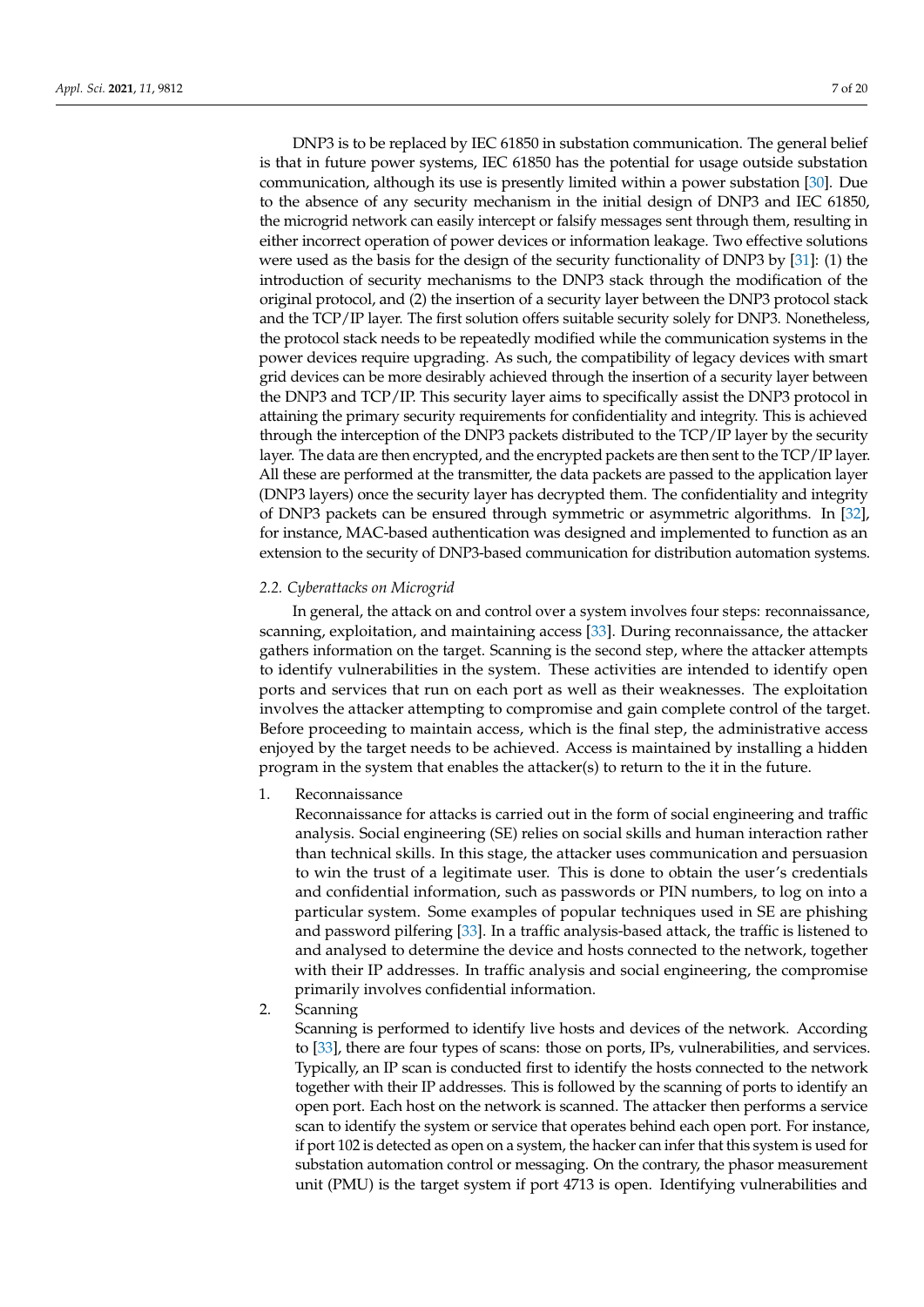weaknesses related to each service on the target machine for further exploitation is the aim of the vulnerability scan, which is the final step of scanning.

The DNP3 and Modbus are two industrial protocols that are susceptible to scanning attacks. The Modbus/TCP is susceptible to an attack known as Modbus network scanning because it is designed for communication rather than security. In this attack, a benign message is sent to all devices connected to the network to collect information on them. An open Modbus/TCP is detected and slave IDs of the device together with their IP addresses are identified by Modscan, which is a SCADA Modbus network scanner [\[34\]](#page-18-9). Modscan scans the DNP3 protocol and determines the hosts: in particular, the slaves, their DNP3 addresses, and their corresponding master. It is thus clear that the target of these attacks is primarily confidential information on the smart grid.

3. Exploitation

Exploitation features harmful activities to exploit the smart grid's vulnerable components and gain control of it. Popping the human–machine interface (HMI), Trojan horse, integrity violation, man-in-the-middle (MITM) attack, jamming the channel, privacy violation, worm, virus, replay attack, and DOS attack are examples of harmful activities. The infection attack on a particular system or device in a smart grid is performed using a program called the virus. On the contrary, a worm is a self-replicating program, and spreads by copying itself to infect other devices and systems by using the network. Another example involves a program that appears to carry out a legitimate task on the target system, yet operates a malicious code in the background; this is known as a Trojan horse. The attacker uses this form of malware to upload a worm or a virus to the target system [\[35\]](#page-18-10). The first cyberattack against a physical industrial control system was launched using Stuxnet.

4. Maintaining access

Special forms of attack, including the backdoor, virus, and Trojan horse, are used in this final step to maintain permanent access to the target. The backdoor, which is an undetectable stealthy program, is installed on the target by the attacker for easier and faster use in the future. The successful embedding of a backdoor into the server of the SCADA control centre allows the attacker to launch several attacks against the power system that damage it. The security parameters of an IT network are classified based on their order of importance: confidentiality, integrity, accountability, and availability. However the order of precedence of the security parameters of a smart grid is as follows: availability, integrity, accountability, and confidentiality [\[36\]](#page-18-11). Thus, we can say that attacks that compromise the availability of smart grid systems are the most severe, while those targeting its confidentiality are the least severe. In addition to severity, the likelihood of each attack to be carried out is important. Although attacks based on Duqu and Stuxnet, for example, are highly destructive due to their ability to bypass all security boundaries and vandalise the industrial control system, they are complex and sophisticated. Hence, even though the severity of these viruses is high, they have a low likelihood of being launched.

The HMI popping attack is an example of a highly severe. However, its execution does not demand outstanding experience in security and industrial control systems, or a high level of networking skill. The public availability of vulnerability documentation on devices enables the use of open-source tools, such as Metasploit and Meterpreter, or the so-called script-kiddies, by a hacker to launch an attack. Thus, this attack is considered to be highly severe as well as highly likely [\[35\]](#page-18-10).

Table [2](#page-8-0) summarises common cyberattacks on microgrid based on the four steps identified above: reconnaissance, scanning, exploitation, and maintaining access. Each step includes the attack categories, examples, the component compromised in the smart grid due to each attack, the impact of each attack, and the appropriate countermeasures. It can be concluded that the use of secure network protocols, such as secure-DNP3, as well as the enabling of authentication and encryption mechanisms can help prevent most attacks.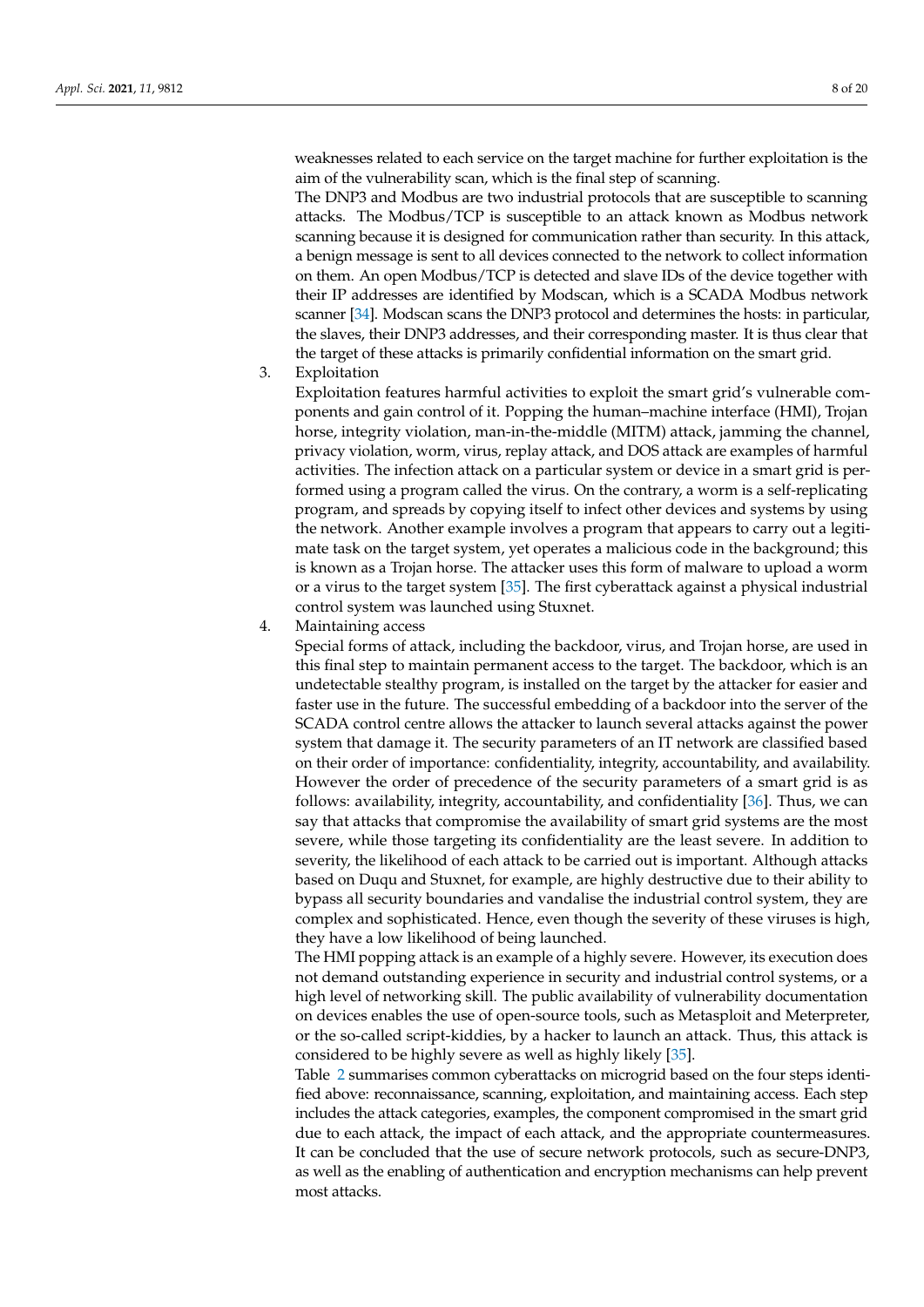<span id="page-8-0"></span>

| <b>Attacking Steps</b> | <b>Attack Categories</b>                       | <b>Attack Examples</b>                                         | <b>Compromised Element</b>                                           | <b>Compromised Security</b><br>Parameters                | <b>Possible Countermeasures</b>                                                                               |
|------------------------|------------------------------------------------|----------------------------------------------------------------|----------------------------------------------------------------------|----------------------------------------------------------|---------------------------------------------------------------------------------------------------------------|
| Reconnaissance         | Traffic analysis, Social<br>Engineering        | $[35]$                                                         | Modbus protocol,<br><b>DNP3</b> Protocol                             | Confidentiality                                          | Secure DNP3, PKI, TLS, SSL,<br>Encryption,<br>Authentication [35]                                             |
| Scanning               | Scanning IP, Port, Service,<br>Vulnerabilities | Modbus network<br>scanning [37], DNP3 network<br>scanning [38] | Modbus Protocol,<br><b>DNP3</b> Protocol                             | Confidentiality                                          | IDS [39], SIEM, Automated<br>security compliance checks                                                       |
| Exploitation           | Virus, worms, Trojan Horse                     | Stuxnet, Duqu                                                  | SCADA PMU, Control device                                            | Confidentiality Integrity<br>Availability Accountability | DLP, SIEM, Anti-virus, IDS                                                                                    |
|                        | Denial of service (DoS)                        | Puppet attack, TSA                                             | AMI, PMU, smart grid<br>equipment GPS                                | Availability                                             | SIEM, flow entropy, signal<br>strength, sensing time<br>measurement, transmission<br>failure count, pushback, |
|                        | Privacy violation                              | $[39]$                                                         | Smart meters                                                         | Confidentiality                                          | reconfiguration methods, IDS<br>Secure DNP3, PKI, TLS, SSL,<br>encryption, authentication                     |
|                        | Man-in-the-middle (MITM)                       | Intercept/alter, active<br>eavesdropping attack                | HMI, PLC, SCADA, AMI,<br>DNP3                                        | Confidentiality Integrity                                | Secure DNP3, PKI, TLS, SSL,<br>encryption, authentication                                                     |
|                        | Replay attack<br>Jamming channel               | $[35]$<br>$[40]$ , MAS-SJ                                      | IED, SCADA, PLC,<br>authentication scheme in AMI<br>PMU, CRN in WSGN | Integrity<br>Availability                                | Secure DNP3, PKI, TLS, SSL,<br>encryption, authentication<br>Anti-jamming [40]                                |
|                        | Popping the HMI                                | $[35]$                                                         | SCADA, EMS, substations                                              | Confidentiality Integrity<br>Availability Accountability | DLP, SIEM, Anti-virus,<br>automated security<br>compliance checks, IDS                                        |
|                        | Masquerade attack                              | $[35]$                                                         | PLC                                                                  | Confidentiality Integrity<br>Availability Accountability | DLP, Secure DNP3, PKI, SIEM,<br>TLS, SSL, encryption,<br>authentication, IDS                                  |
|                        | Integrity violation                            | $[35]$                                                         | Smart meter, RTU                                                     | Integrity Availability                                   | DLP, Secure DNP3, PKI, SIEM,<br>TLS, SSL, encryption,<br>authentication, IDS                                  |
| Maintaining access     | Backdoor                                       | $[35]$                                                         | <b>SCADA</b>                                                         | Confidentiality Integrity<br>Availability Accountability | IDS, SIEM, Anti-virus                                                                                         |

**Table 2.** Cyber-attacks on microgrid, their impacts, and countermeasures.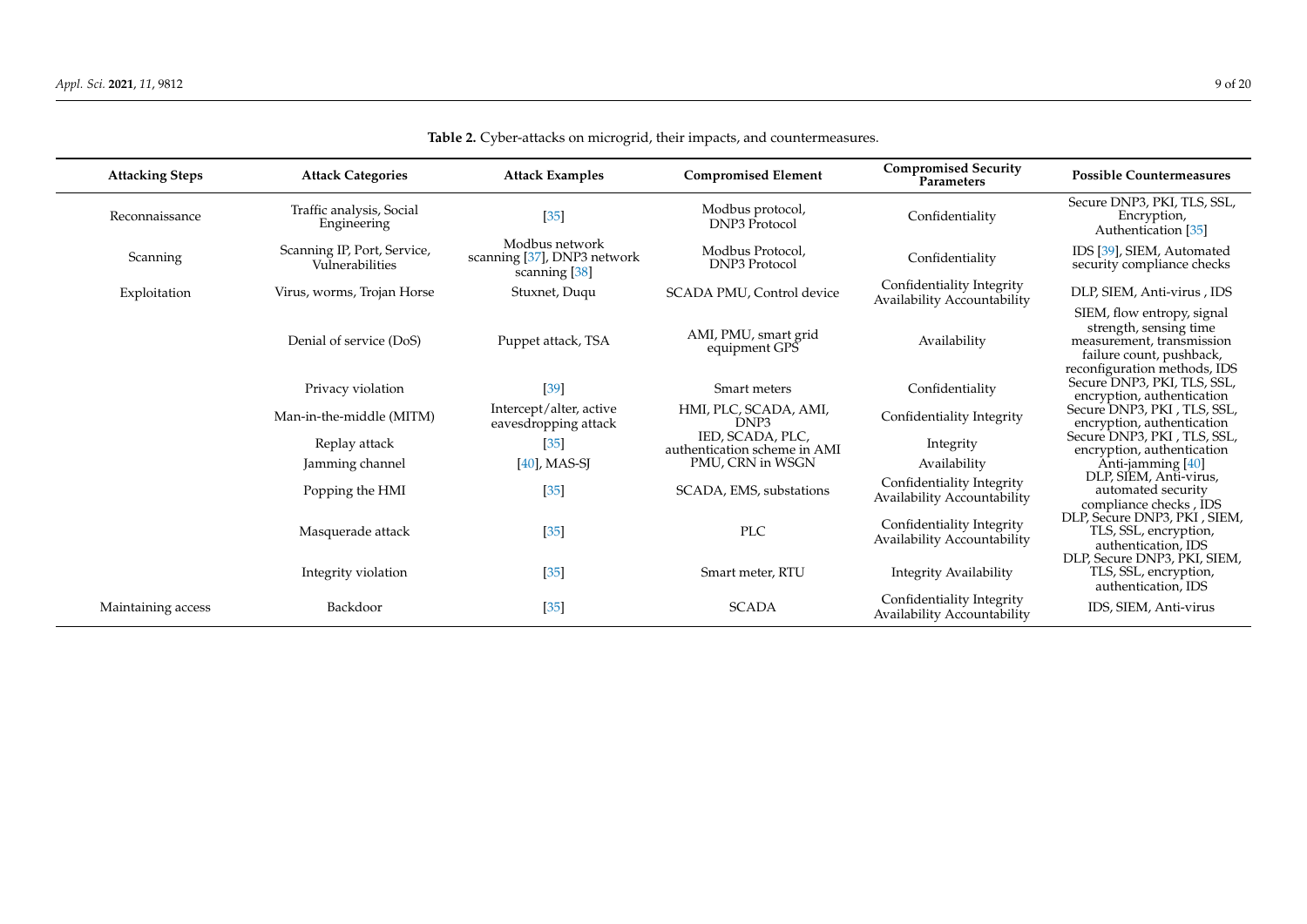## <span id="page-9-0"></span>**3. The Cybersecurity Aspects of Microgrid**

Power systems featuring microgrids have been exposed to several cyberattacks with severe consequences, according to numerous industries and governmental bodies. These incidents can be examined to develop methods to respond to cyberattacks on the microgrid, such as methods to detect cyber-intrusion and mitigating its impact. This can be achieved through the identification and elimination of vulnerabilities in microgrid systems. In this section, we discuss the vulnerabilities and threats to microgrid.

## *3.1. Traditional Security Tools in Microgrid Systems*

The microgrid is connected to the Internet through the control centre, which is the main component of these systems. It connects and links all distribution substations. DNP3, Modbus, and other Internet-enabled communication protocols carry out control commands and transfer status data from the various microgrid devices to the control centre. These Internet-enabled connections are vulnerable to several cyber-threats that disrupt power supply to the microgrid. Therefore, early solutions involved the use of traditional security tools, such as firewalls and intrusion detection systems, to secure these protocols.

To filter incoming network traffic, firewalls are installed in the router and the gateway to prevent unauthorised users from accessing the private network. Firewalls can inspect and discard suspicious packets by using such properties as their port numbers, IP address locations, and time delays. However, firewalls depend on a set of predefined rules that can turn into conflicts in many cases because hundreds of configurable rules are obtained in commercial-grade firewalls. However, this process can be complicated owing to the rare availability of information because the grid depends on a proprietary software platform. Moreover, perfect knowledge of cyber-assets is needed to develop accurate rules for firewalls [\[41\]](#page-18-17).

Numerous identification-based approaches have been developed to address the issue of anomalies in firewall policies [\[41](#page-18-17)[–43\]](#page-18-18). A high-level security policy has also been proposed by the American National Standards Institute (ANSI)/International Society for Automation (ISA) for best practices in mitigating threats in the control system. Another drawback of firewalls is that spoofed messages can bypass protections that contain filtering rules. In addition, the vulnerabilities in software allow for cyberattacks to be performed by the attackers. Firewalls may also be unusable in WANs owing to the high latency of communication among devices.

The cryptographic protection mechanism has become a critical issue in cybersecurity for building and developing data confidentiality and integrity. The power industry has developed various communication protocols and devices prior to implementing cybersecurity to protect data security. SCADA, the substation automation system (SAS), the phasor measurement unit (PMU), and DER, which use such protocols as Modbus and the DNP3 in a smart grid, have been applied, but cannot protect against cyberattacks [\[41\]](#page-18-17). High access to the network by many users in the WAN may increase security risks, especially when such protocols as DNP3 have been used. The authors of [\[42\]](#page-18-19) proposed solutions for the MODBUS authentication framework. A secure frame format has also been proposed to overcome the drawbacks of DNP3 [\[43\]](#page-18-18).

### *3.2. Vulnerabilities and Threats in Microgrid*

A vulnerability is defined as weakness in the system, and threat can be defined as a potential to give harm to the system. Attackers exploit vulnerabilities in the system to attack it. This section presents a list of potential threats and threat agents to the microgrid in electrical systems.

### 3.2.1. Common Vulnerabilities in Microgrid

Although a combination of the cyber-system and the critical physical infrastructure can be beneficial, it creates several vulnerabilities that can lead to threats. Such vulnerabilities can expose a microgrid to physical system damage if they are not adequately addressed.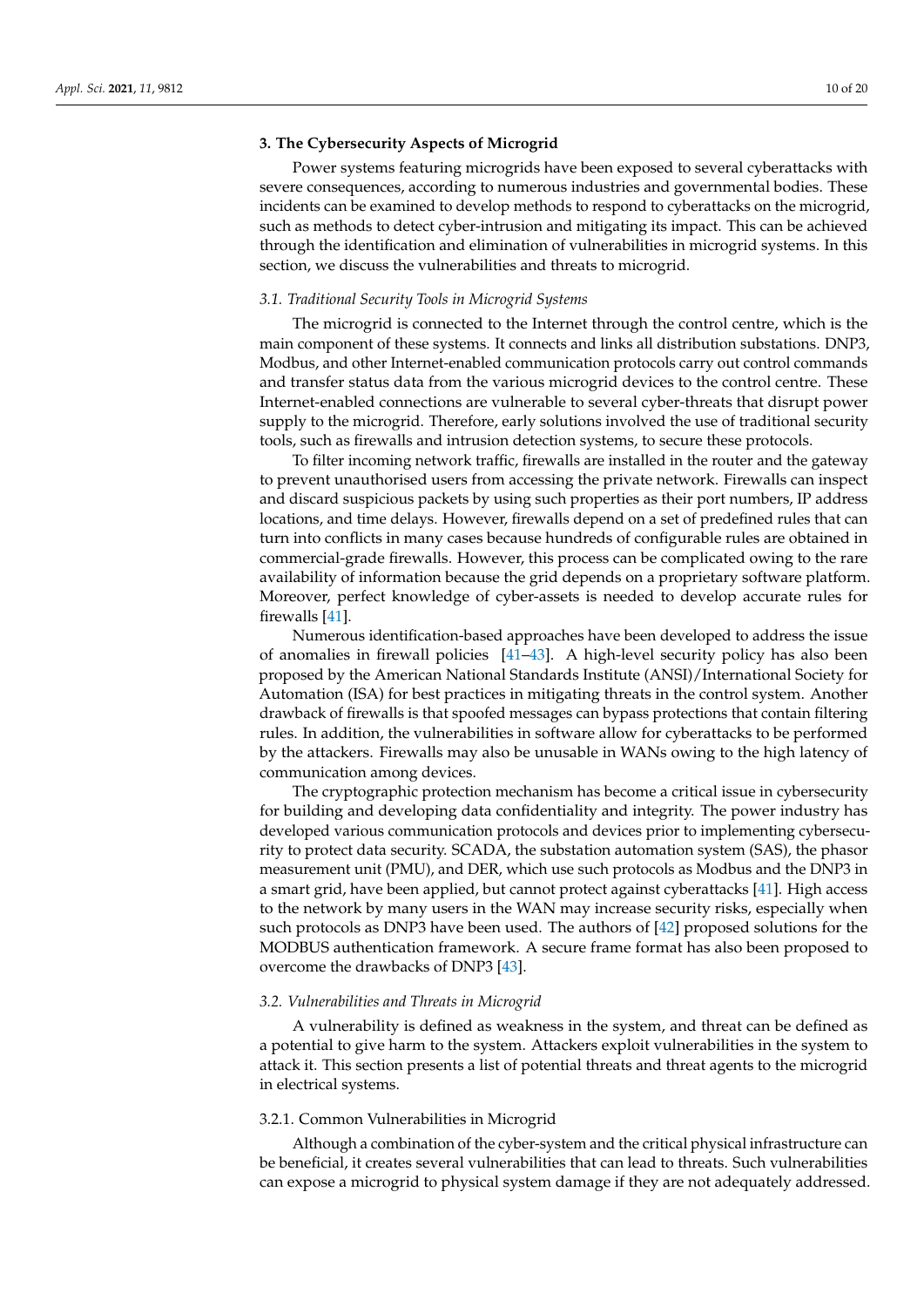Cyber-physical vulnerabilities in a microgrid are inherited from the distributed power system. These vulnerabilities are developed by the following:

- **Wireless communication.** Such communication uses radio frequency, which makes it challenge to prevent physical access to users, especially in case of public access to the network. Although it has several advantages, it faces the risk of attacks, including interception and intrusion, that can be larger than in a wired network.
- **Heterogeneous communication technology.** Modern power systems are deployed through the use of various technologies. These technologies, which are either wired or wireless, create challenges for a robust and uniformed cybersecurity policy due to the need to protect the communication infrastructure.
- **Increased communication to external networks.** This occurs in a microgrid because communication to the external network helps maintain its performance and safety through continuous data exchange with the main operator. However, it exposes the created communication line to outsider threats.
- **Internet Exposure.** The exchange of data through the Internet plays an important role in providing ancillary services for the microgrid, including data on fuel prices and weather forecasts. This environment exposes the system to attacks through the Internet.
- **Increased system automation.** System automation improves the effectiveness and flexibility of operation by preventing the likelihood of human error. However, this creates new vulnerabilities, where the system has more access points, thus increasing the possibility of attacks.
- **Increased use of automation device and distributed control.** The possibility for a security breach is created through the heightened penetration of monitoring and control capabilities of the system. The boundaries of a microgrid have been extended and stretched in the digital era.
- **Cohabitation between legacy and new systems.** The sharing of a common infrastructure during contact between the microgrid controller and the operators of different distributions can introduce new vulnerabilities to the system.
- **Multiple independent systems.** Because the microgrid consists of such essential systems as computers, actuators, sensors, and emergency systems, it faces difficulty in guaranteeing uninterrupted communication, interfacing, and security between heterogeneous and independent systems.

All these vulnerabilities are considered weaknesses that can be exploited by one or more threats.

## 3.2.2. Threats against Microgrid

A threat model commonly used against the microgrid is the one developed by the European Union Agency for Network and Information Security (ENISA) [\[44\]](#page-18-20). This model features cybersecurity threats to ICT and non-IT assets, which are physical assets of the main operations of the system. Based on this model, the potential threats to microgrids can be categorised into the following:

- **Physical attacks occurring from intentional offensive actions.** These are targeted to perform distractions at the maximum level by gaining unauthorised access to assets of the microgrid and destroying them.
- **Eavesdropping.** This category of threats is realised by adjusting communication between parties without installing tools on the victim's side.
- **Nefarious Atrocious Activities.** This category is performed through cyberattacks or deliberate harmful activities which aims at system digital assets. Here, the attackers would use additional tools/software to attack the victim's software or IT infrastructure.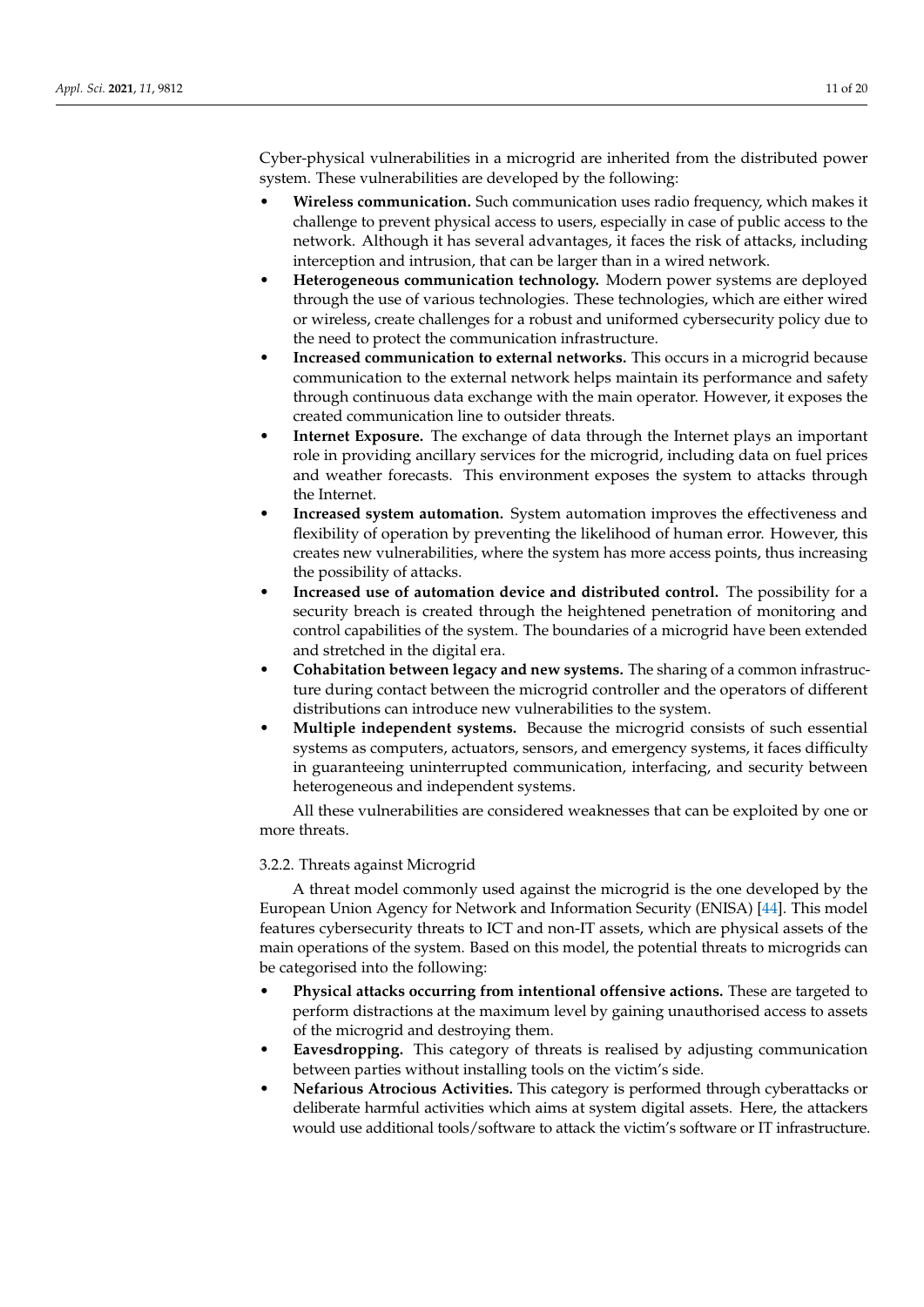3.2.3. Potential Threat Agents against Microgrid

Several threat agents against microgrids have been identified:

- **Hostile threat agents.** Companies or organisations may be correlated to offensive tactics. These companies usually have a high capability of intelligence in technology or human beings.
- **Cyber-criminals.** This category is a hostile threat by nature, and targets financial gain at a high level of skill. This criminal act can be coordinated at a national, local, or international level.
- **Threat agents from the inside, including employees and third party.** The employees of a microgrid include the operational staff as well as contractors. Other, third parties, also help at the power facilities. All of these agents can access the private system of the microgrid and expose it to attacks on sensitive assets.
- **Hacktivists.** This type of threat is created by individuals who protest against political or social agendas, and promote their cause by hacking intelligence agencies, corporations, websites, and military institutions.
- **Capabilities of offensive cyber in nation-states.** This attack is considered a cyberweapon. Nation states have high skill and expertise in malware, and use them to attack adversaries.
- **Terrorists.** Their activities have been expanded to include cyberattacks targeting critical infrastructure, including public health agencies, energy production facilities, and telecommunication infrastructures. This type of threat may have a severe impact on the government and society.
- **Cyber-fighters.** This is an emerging threat agent. It is composed of a group of patriotically motivated citizens who have the potential to initiate cyberattacks. There may be a conflict between their activities and those of other groups (e.g., hacktivists).
- **Insider Threat.** A cyberattack occurs when intruders use false system information to deceive the operators. Such operations cause the power system to become unstable. This situation obtains because insiders have knowledge of the power grid, especially its vulnerabilities. The detection and prevention of attacks initiated by insiders is challenging.

## *3.3. Security Issues in Microgrid*

Understanding various threats and weaknesses that exist in the microgrid system helps us to present the potential security issues in microgrid using layered approach, as summarized in Table [3.](#page-12-0) In this section, we derive the attributes for every enclave and identify potential security issues in microgrid, following the guidelines by [\[45\]](#page-18-21).

As resiliency is an important characteristic of a microgrid, introducing security solutions might introduce unwanted consequence that disturbs microgrid's resiliency. When considering security solutions for microgrid as a cyber physical system, a tool that gives a quantitative measure is needed so that the microgrid's resiliency can be quantified as per its definition.

CyPhyR [\[46\]](#page-18-22) is a tool that measures microgrid's resiliency based on the cyber security exercises. The tool has two stages: (1) planning phase and (2) operational phase. The planning phase involves a study on impacts of various components in the microgrid towards microgrid's resiliency and the operational phase quantify the microgrid's resiliency based on the defined Cyber Impact Severity metric. Generally, the Common Vulnerability Scoring System (CVSS) [\[47\]](#page-18-23) s used to measure technical vulnerabilities and provide the impact based on only qualitative measures such as high, medium, and low. It can be used to get a high level picture of microgrid systems security. There are also tools to measure the properties of network resiliency in general such as [\[48](#page-18-24)[–51\]](#page-18-25).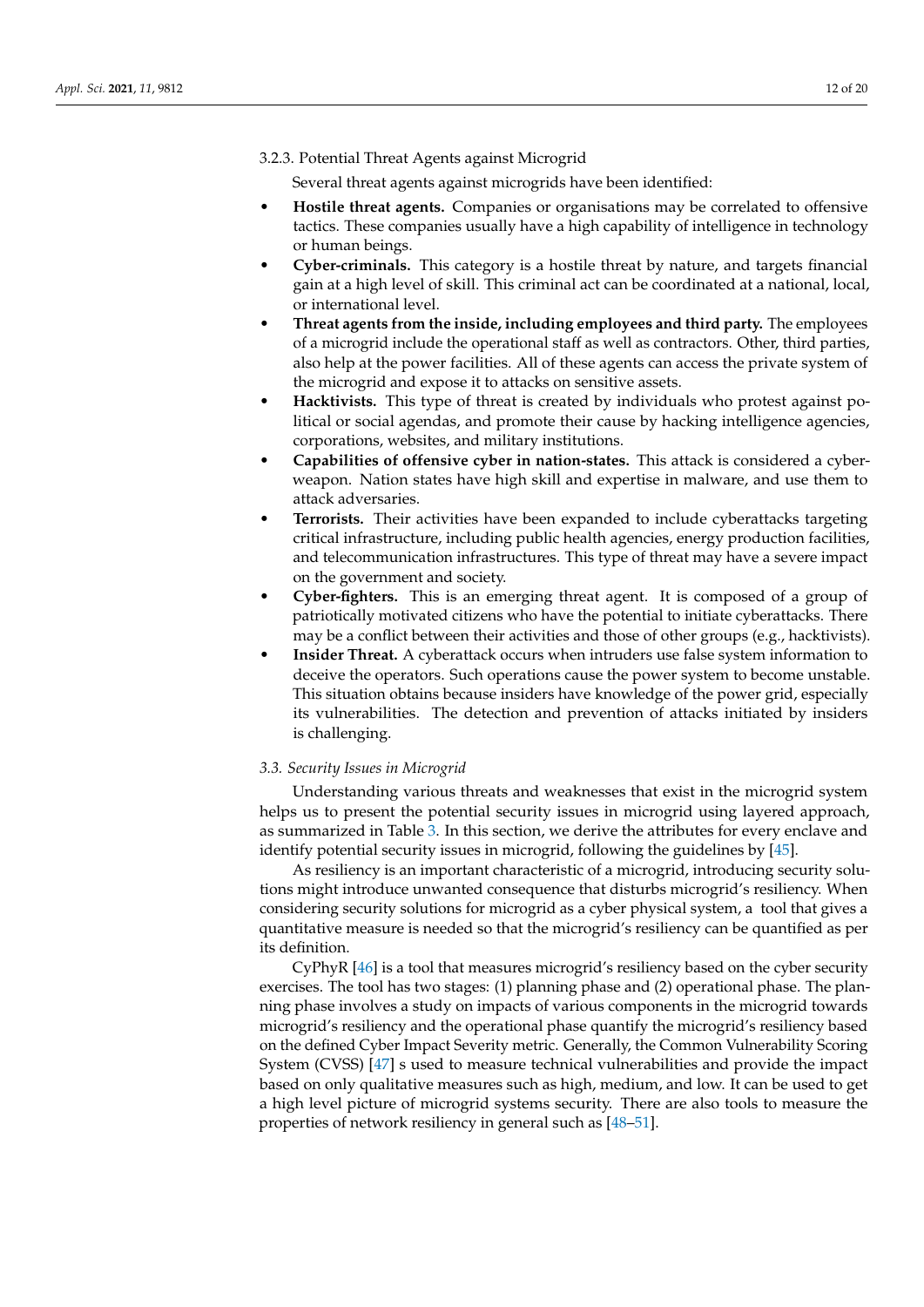<span id="page-12-0"></span>

| Enclave             | Characteristic                                                                                                                                                                                                                                | <b>Attributes</b>                                                                                                                                                                                                                                                                                                                                                                                                                                                                             | <b>Potential Security Issues</b>                                                                                                                                                                                                                                                                                                                                                                                                                                                                                                                                                                                                                                                                      |
|---------------------|-----------------------------------------------------------------------------------------------------------------------------------------------------------------------------------------------------------------------------------------------|-----------------------------------------------------------------------------------------------------------------------------------------------------------------------------------------------------------------------------------------------------------------------------------------------------------------------------------------------------------------------------------------------------------------------------------------------------------------------------------------------|-------------------------------------------------------------------------------------------------------------------------------------------------------------------------------------------------------------------------------------------------------------------------------------------------------------------------------------------------------------------------------------------------------------------------------------------------------------------------------------------------------------------------------------------------------------------------------------------------------------------------------------------------------------------------------------------------------|
| DG sources          | In terms of availability, most of DG sources such as<br>solar and wind are geographical location dependent,<br>it is not the case for diesel. DG sources such as solar,<br>wind and hydro are uncontrollable. Diesel is<br>controllable [12]. | Availability requirements.<br>Integrity requirements<br>Wireless media<br>Immature or proprietary protocols<br>Legacy end devices and systems<br>Patch and update management constraints for de-<br>vices including scalability and communications<br>Environmental and physical access constraints                                                                                                                                                                                           | Hardware: improper installation of DG devices or<br>equipment, improper measurement, and command<br>validation, battery operated devices, lack of security<br>policy to device operation and maintenance.<br>Software: missing data protection, improper ac-<br>cess control configuration, missing patches or soft-<br>ware updates.<br>Communication: insecure communication protocol<br>$\bullet$<br>used, unstable communication link.<br>Service: improper configuration, implementation error.                                                                                                                                                                                                  |
| Energy storage      | Typical back up time ranges from 5 s to 30 min.<br>1.<br>2.<br>Losses at stand by ranges from very low to high.<br>3.<br>Charging efficiency ranges from 75% to 95%.                                                                          | Confidentiality requirements<br>Privacy concerns<br>Availability requirements<br>Low bandwidth of communication channels.<br>Immature or proprietary protocols.<br>Real time operational requirements with low toler-<br>ance for latency problems.<br>Legacy communication<br>Legacy end-devices and systems protocol<br>Patch and update management constraints for de-<br>vices including scalability and communications.<br>Limited power source for primary power<br>Autonomous control. | Hardware: improper management of ES devices or<br>$\bullet$<br>equipment, improper or no device authentication.<br>Software: improper configuration for remote<br>access and/or maintenance and update, soft-<br>ware/firmware vulnerabilities, patching or update<br>missing, no or unsupported malware detection, im-<br>proper software configuration and access control, in-<br>tegrated circuits (ICs) vulnerability.<br>Communication and Network: use of insecure or<br>$\bullet$<br>less secure communication protocols.<br>Service: improper access configuration and manage-<br>$\bullet$<br>ment to cloud services, data privacy and data in-<br>tegrity, cloud data storage vulnerability |
| Distribution system | Three power electronics interfaces available for<br>connecting the energy generated from the distributed<br>sources to the distribution network.                                                                                              | Inter organizational interactions<br>Availability requirements<br>$\bullet$<br>Real time operational requirements with low toler-<br>ance for latency problems.<br>Legacy communication.<br>Legacy end devices and systems protocols.                                                                                                                                                                                                                                                         | Hardware: improper configuration, Improper de-<br>vice management, inter-operability issue.<br>Software: improper configuration for remote<br>access and/or maintenance and update, soft-<br>ware/firmware vulnerabilities, patching or update<br>missing, no or unsupported malware detection, im-<br>proper software configuration and access control.<br>Communication: no resilient capability to switch be-<br>$\bullet$<br>tween grid connection to stand alone mode.                                                                                                                                                                                                                           |

**Table 3.** Potential security issues for microgrid.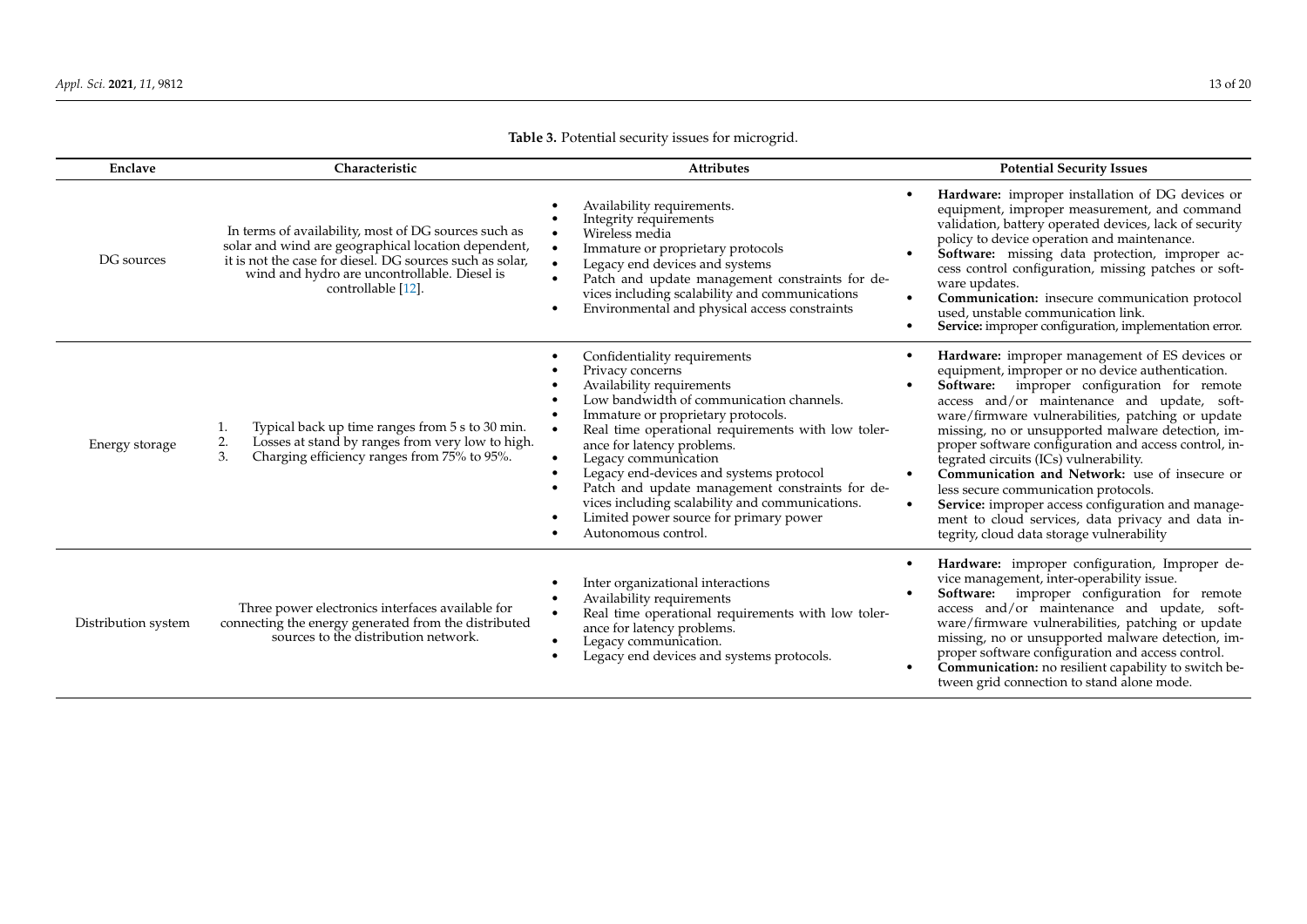| Enclave                 | Characteristic                                                              | <b>Attributes</b>                                                                                                                                                                                                                                                           | <b>Potential Security Issues</b>                                                                                                                                                                                                                                                                                                                                                                                                                                                                                                                                                                                                                                                                                                                                |
|-------------------------|-----------------------------------------------------------------------------|-----------------------------------------------------------------------------------------------------------------------------------------------------------------------------------------------------------------------------------------------------------------------------|-----------------------------------------------------------------------------------------------------------------------------------------------------------------------------------------------------------------------------------------------------------------------------------------------------------------------------------------------------------------------------------------------------------------------------------------------------------------------------------------------------------------------------------------------------------------------------------------------------------------------------------------------------------------------------------------------------------------------------------------------------------------|
| Communication<br>system | Ease of connection to difficult or unreachable areas.<br>Wired and wireless | Confidentiality requirements<br>Privacy concerns<br>Integrity requirements<br>Availability requirements<br>Wireless media<br>Inter-organizational interactions<br>Key management for large number of devices<br>Unpredictability, variability, or diversity of interactions | Hardware: improper configuration, Improper de-<br>vice management, inter-operability issue, battery<br>operated devices, non-compliance to security stan-<br>dards devices, no device authentication.<br>Software: improper configuration for remote<br>access and/or maintenance and update, soft-<br>ware/firmware vulnerabilities, patching or update<br>missing, no or unsupported malware detection, im-<br>proper software configuration and access control, im-<br>proper configuration of access control, use of non-<br>standard cryptographic mechanisms.<br>Communication/Network: insecure network with<br>weak or less secure communication protocol, insta-<br>ble wireless network, low bandwidth and speed, bi-<br>directional characteristics. |

#### **Table 3.** *Cont.*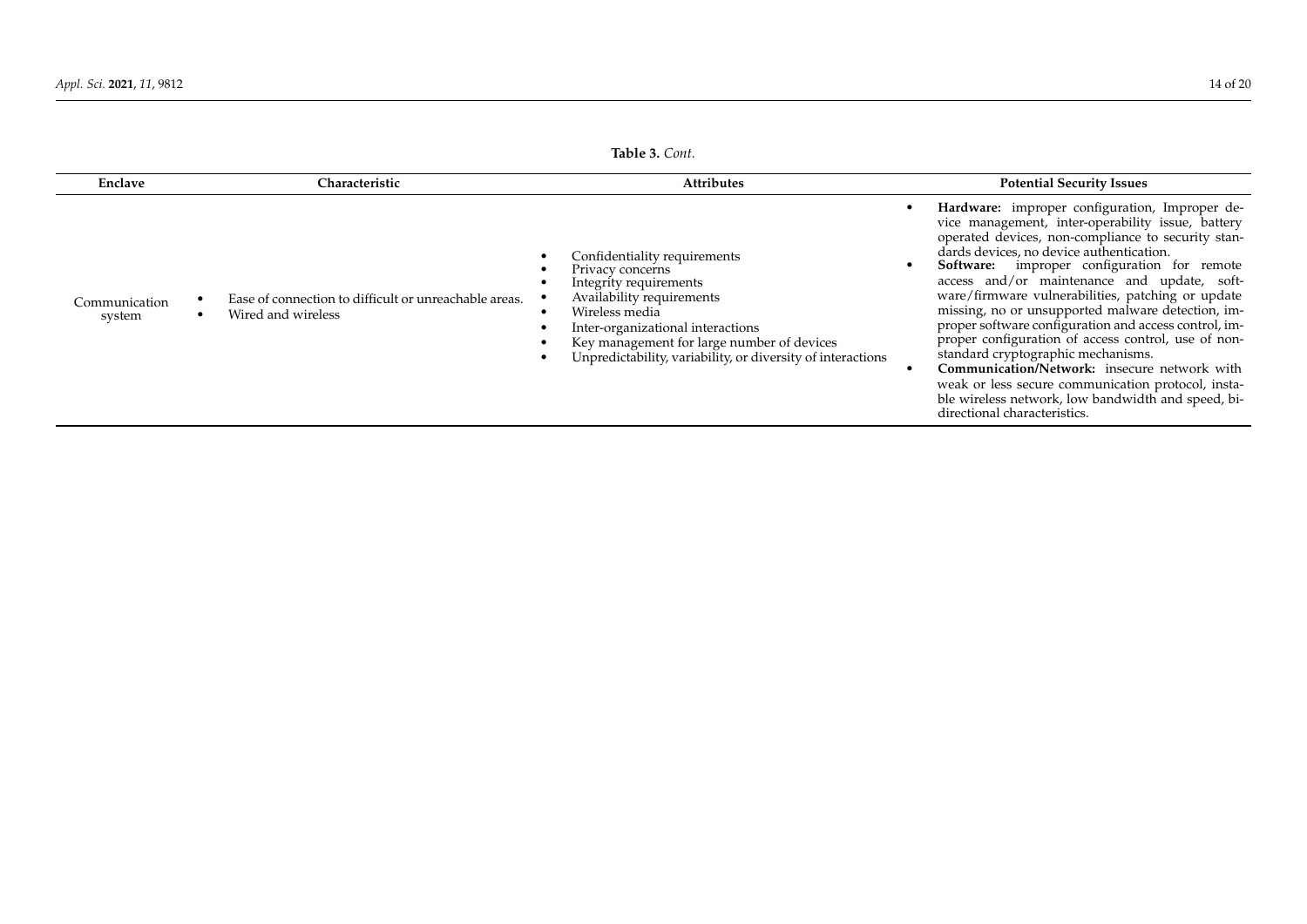## *3.4. Efforts and Initiatives for Smart Grid and Microgrid Security*

The research in [\[52\]](#page-19-0) proposed a baseline requirement and guidelines for data delivery in the implementation of a power grid system to ensure its reliability. The North American Electric Reliability Corporation, for example, has proposed the Critical Infrastructure Protection (CIP) standards, CIP-002 through CIP-009 [\[53\]](#page-19-1), to provide a cybersecurity framework for the identification and protection of critical cyber-assets and support the reliable operation of the bulk electric system. Another example, the Achieve Energy Delivery System Cyber-Security, has been published by the Energy Sector Control Systems Working Group (ESCSWG) in a study conducted to improve cybersecurity in energy delivery systems [\[54\]](#page-19-2). In addition, the National Institute of Standards and Technology (NIST) has published cybersecurity guidelines for smart grid systems [\[45\]](#page-18-21), in which important threat scenarios are mentioned for the cybersecurity of the microgrid.

In microgrid communication, the connection between internal and external networks, such as the enterprise network and the Internet, is widely exposed to cyber-threats. A cyberattack occurs through intrusion into power enclaves of the microgrid through the exploitation of vulnerabilities in the network, system, and/or application level by attackers to compromise critical operations. Researchers have chosen to follow such standards for specific microgrid architectures as NIST 800-53 [\[55\]](#page-19-3) and IEC 62443 [\[56\]](#page-19-4).

As they have an internal system design that does not focus on security, a majority of the systems depend on perimeter protection. Such a system is developed as part of a closed network. A drawbacks of the power network is that it is designed without the security of the IEC 61850. A security mechanism is thus needed for these protocols. However, this environment tends to have vulnerabilities that cyberattacks can exploit.

The IEC 62351 has been developed to enhance the IEC 61850 in terms of security [\[57\]](#page-19-5). However, this enhanced protocol does not include the cybersecurity of the microgrid communication network. Another secure framework that does not offer cybersecurity measures for microgrid-specific threats is the OLE for the Process Control Unified Architecture (OPC UA) [\[58\]](#page-19-6). This framework is a standard-based communication backbone that has advantages in case of a larger scale of cybersecurity threats. Examples of such threats include the sensitive control of network exposure, the complexities in achieving cybersecurity certification, and component integration legacy.

Microgrid systems are connected to external networks, such as enterprise networks and the Internet, which significantly increases the cyber-threats to them. Cyberattackers can attack microgrid power enclaves and compromise critical operations by exploiting vulnerabilities at the network, system, and/or application level. Most systems rely on perimeter protection, with internal systems designed with less security because they are intended to be part of a closed network.

The Secure Network of Assured Power Enclaves (SNAPE) architecture [\[59\]](#page-19-7), which is based on the network separation strategy, was created for a large US Army base containing multiple power enclaves with secure communication. A microgrid system deployed based on the SNAPE architecture can contribute to the goals of energy security of the US Department of Defense. Network segregation is achieved by hardware devices that provide strong cryptographic separation. The segregation enables the isolation of control networks so that they can use lightweight cryptography to satisfy the requirements of low latency. This novel approach minimises the burden of cybersecurity certification by reducing the scope of certification to a subset of the microgrid network. In the SNAPE architecture, the OLE for the Process Control Unified Architecture (OPC UA) is used to implement the communication backbone. The OPC UA is backward-compatible with distributed control system protocols such as IEC 61850. It also provides authentication and authorisation services in the application layer.

Deploying IPv6-based networks leads to several gaps in security. If IPv6 and IPv4 are run simultaneously, IPv6 should be tunnelled over IPv4 or run independently. In the tunnelling mode, configuration problems can create security holes in the system [\[52\]](#page-19-0). If the two protocols are run in parallel, firewalls must be configured to filter IPv6 traffic, which is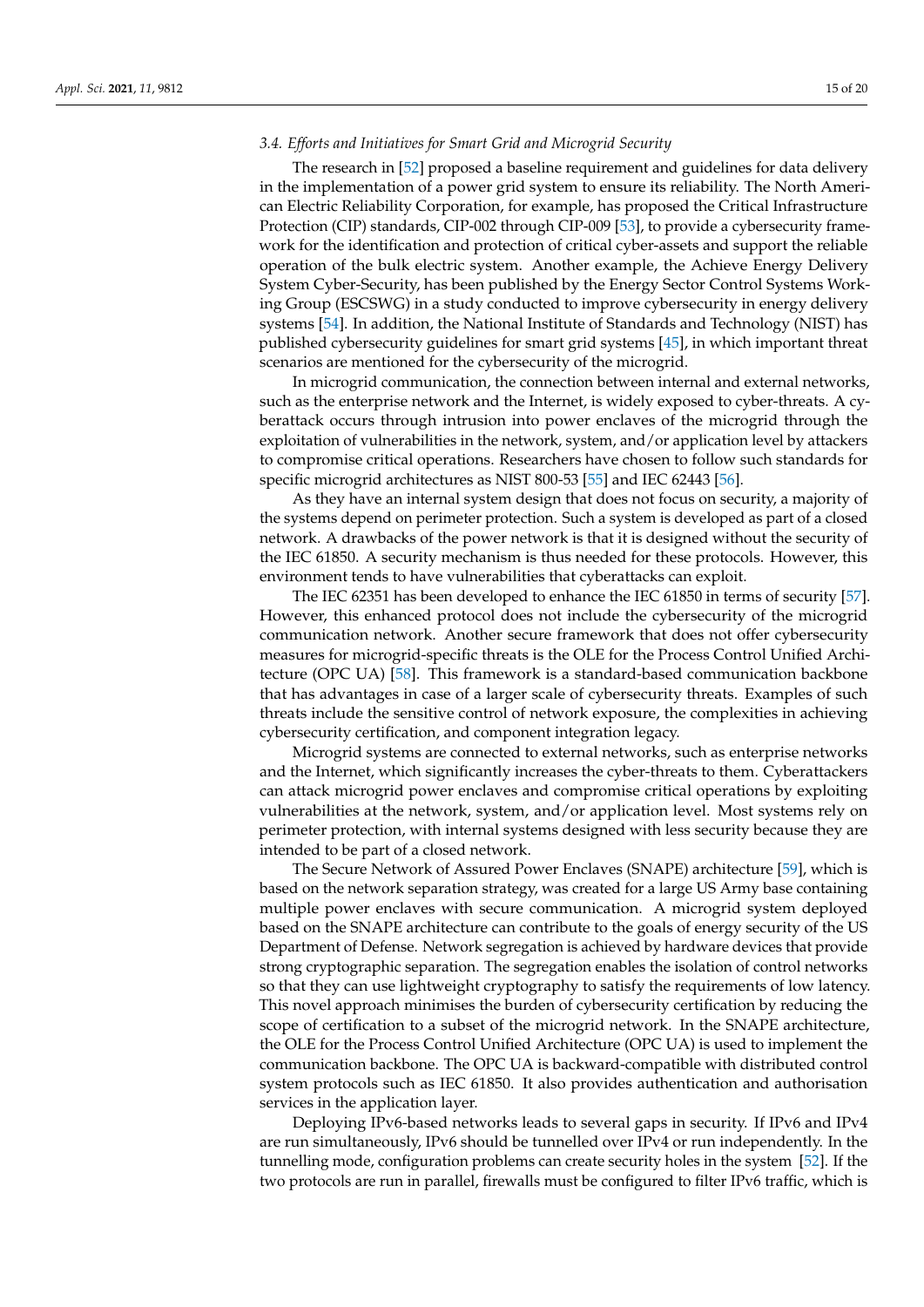not very common. A typical firewall does not filter IPv6 traffic, and an attacker can leverage this unsecured channel to enter the system. Administrators must also use new (and better) ways to deploy, configure, and monitor networks. Essential tasks include troubleshooting networks, configuring firewalls, enforcing secure configurations, monitoring security logs, analysing real-time behaviour, and performing network audits. Most intrusion detection/prevention systems are still not very effective at handling IPv6 traffic, which increases the potential for attacks.

CERTSMicroGrid is a novel approach for integrating distributed energy resources in a microgrid to seamlessly island it from and them reconnect them to the power grid [\[60\]](#page-19-8). All distributed energy resources appear to be a single entity for coordination and control to the control centre. The traditional method involves integrating a small number of distributed energy sources and shut down the microgrid when problems arise (according to the IEEE P1547 standard). However, unlike the SNAPE architecture, the CERTS model does not explicitly focus on the cybersecurity of microgrids. The Smart Power Infrastructure Demonstration for Energy Reliability and Security (SPIDERS) project was conducted by the US Department of Energy, Department of Defense, and Department of Homeland Security [\[61\]](#page-19-9). The goal was to provide secure control of on-base generation at military bases by building secure and robust microgrids that incorporate renewable energy sources.

Mueller [\[62\]](#page-19-10) has discussed research undertaken according to the NSF ERC FREEDM project. The project has investigated challenges posed by the cyber-physical nature of microgrids, and has highlighted novel opportunities for providing selective power delivery during power outages. Mueller recognises the need to secure microgrids from cyberattacks. However, the FREEDM Project does not propose any security solutions. SNAPE stands out because it recognises the need to secure microgrids and presents a comprehensive cybersecurity architecture that adheres to industry standards, and satisfies the requirements of the microgrid.

## <span id="page-15-0"></span>**4. Potential Future Work and Conclusions**

ICT systems are the backbone of modern microgrids. Cybersecurity is essential for the stability and reliability of the microgrid. However, the integration of various technologies into microgrid also leads to more cyber security concerns.

Looking into the landscape and technology progress of microgrid, there are many potential R&D topic around microgrid security that can be summarized as in Table [4.](#page-15-1) A part of the motivation for these R&D topics is also originated from [\[45\]](#page-18-21):

<span id="page-15-1"></span>

| Level                       | Potential R&D Topic in Microgrid                                                                                                                                                                                                                                                                                                                                                                                                                                        |  |  |
|-----------------------------|-------------------------------------------------------------------------------------------------------------------------------------------------------------------------------------------------------------------------------------------------------------------------------------------------------------------------------------------------------------------------------------------------------------------------------------------------------------------------|--|--|
| Device/hardware level       | To investigate and improve cost effective higher tamper resistant and survivable<br>$\bullet$<br>device architectures.<br>Intrusion detection with embedded processors.<br>Device authentication.<br>٠                                                                                                                                                                                                                                                                  |  |  |
| System level                | To address security issues and challenges for scalable microgrid.<br>System architecture for real time security and bounded recovery considering<br>legacy system integration.<br>Resiliency management and intelligent decision support.<br>To address issues in infrastructure interdependency.<br>Cross domain (power/electrical to cyber/digital) security event detection, analy-<br>$\bullet$<br>sis and response.<br>System segmentation and virtualization<br>٠ |  |  |
| Communication/Network level | Secure protocol for inter-networking within microgrid to support resiliency.<br>IPV6 and 5G for microgrid security.<br>Architecture and issues of covert network channels in microgrid.<br>٠                                                                                                                                                                                                                                                                            |  |  |

**Table 4.** Potential R&D topics in microgrid security.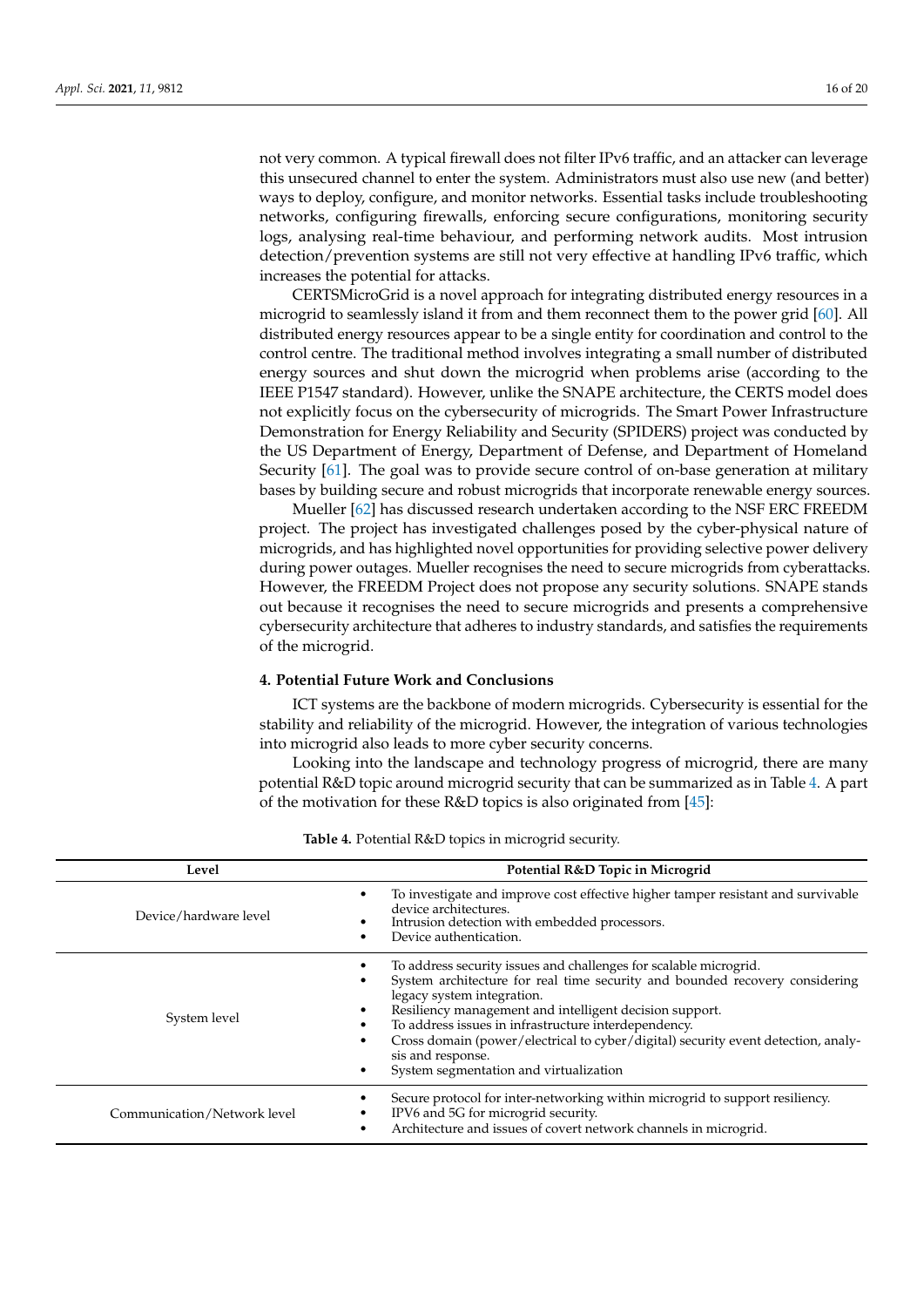| Level                          | Potential R&D Topic in Microgrid                                                                                                                                                                                                                                                                                                                                                                                                                                                                                      |  |  |
|--------------------------------|-----------------------------------------------------------------------------------------------------------------------------------------------------------------------------------------------------------------------------------------------------------------------------------------------------------------------------------------------------------------------------------------------------------------------------------------------------------------------------------------------------------------------|--|--|
| Software and application level | Resiliency of microgrid against (Distributed) Denial of Service (DOS) attacks.<br>Microgrid resiliency and security towards integration with cloud infrastructure.<br>Security design and verification tools.<br>Vulnerabilities and risk prediction in smart microgrid.<br>Intrusion detection without compromising microgrid availability requirements.<br>Cryptographic key management for data security in microgrid.<br>Advanced cryptography for microgrid security.<br>User authentication and access control. |  |  |

**Table 4.** *Cont.*

With emerging focus on machine learning (ML) in many applications, their potential for microgrid security is worth exploring. This includes using ML for gathering threat intelligence, automated vulnerability assessment, and threat and risk prediction. Lightweight cryptographic algorithms and cryptographic protocols are other promising areas of research on microgrid security. This is part of solutions to vulnerabilities in the communication protocols of the microgrid. This paper has provided a comprehensive review of the components of a microgrid as well as related elements and cybersecurity aspects, and discussed the potential of research to address various vulnerabilities and potential threats in it. The understanding gleaned from the work here can help spur innovation in research on microgrid security.

Another technology that can be explored to address security issues in microgrid is blockchain. It is especially useful for authentication related issues and the development of blockchain platform for microgrid can be of significant contribution in commercialization.

To prevent unknown cyberattacks, potential vulnerabilities in cybersecurity can indicate research-related needs for enhancing the cybersecurity of a microgrid. Jamming attacks threaten wireless communication because the absence of mitigation approaches creates a weakness in the connectivity of components of the smart grid. GPS signals are vulnerable to spoofing attacks that may impact the time-based synchronisation requirements for PMU data. A standard to assess the performance of ADSs/IDSs is also not available. Although several detection systems have been proposed and tested for different sectors of a microgrid, they do not guarantee accurate detection in practice. Further research on coordinated cyberattacks is urgently needed. The response of operators should be considered in such work. In case of a cyberattack, an operator may be deceived by falsified data. Future work should also focus on investigating the performance of IEC 61850-based communication in microgrids in an energy storage system (ESS) for hardware systems by including a microgrid controller with a real-time digital simulator (RTDS). Further, the performance of systems developed for different communication technologies that can be used in small islands with a more diverse generation portfolio should be tested.

Finally, as the initiatives on smart grids are on the rise, it is well noted that there are lots of research rooms that should be explored for microgrid security. This paper has provided comprehensive coverage of microgrid components, its related elements, the cybersecurity aspects of microgrid and the potentials of research domains addressing various vulnerabilities and potential threats in the microgrid. The understanding will help in spurring innovation for microgrid security.

**Author Contributions:** N.J.: writing content, reviewing, editing and revising, Q.S.Q.: writing content, reviewing, editing and formatting; F.A.B.: writing-original draft, and resources; M.M. & V.K.R.: methodology, and investigation. All authors have read and agreed to the published version of the manuscript.

**Funding:** This research was supported by the Long Term Research Grant Scheme (LRGS), sponsored by the Malaysia Ministry of Education, Grant Number: LRGS/1/2018/UNITEN/01/1/2.

**Institutional Review Board Statement:** Not applicable.

**Informed Consent Statement:** Not applicable.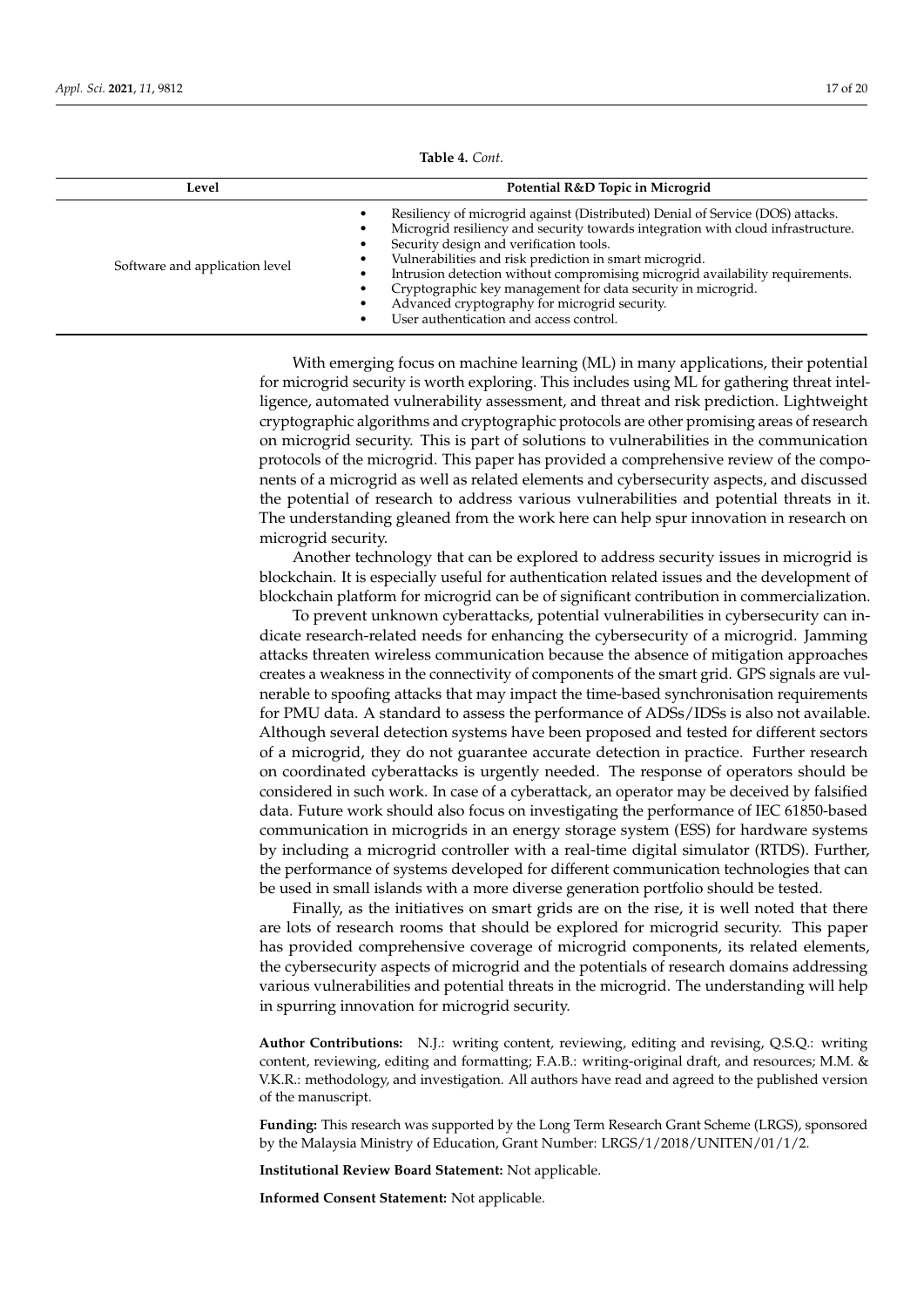**Data Availability Statement:** Not applicable.

**Conflicts of Interest:** The authors declare no conflict of interest.

## **References**

- <span id="page-17-0"></span>1. Hassan, M.; Abido, M.; Rahim, A. Optimal design of autonomous microgrid using particle swarm optimization. In Proceedings of the International Symposium on Power Electronics Power Electronics, Electrical Drives, Automation and Motion, Sorrento, Italy, 20–22 June 2012; pp. 152–157.
- <span id="page-17-1"></span>2. Abdulkarim, A.; Faruk, N.; Oloyode, A.; Olawoyin, L.A.; Popoola, S.I.; Abdullateef, A.; Ibrahim, O.; Surajudeen-Bakinde, N.; Abdelkader, S.; Morrow, J.D.; et al. State of the art in research on optimum design, reliability and control of renewable energy microgrids. *Elektr. J. Electr. Eng.* **2018**, *17*, 23–35. [\[CrossRef\]](http://doi.org/10.11113/elektrika.v17n3.84)
- <span id="page-17-26"></span><span id="page-17-2"></span>3. Villalón, A.; Rivera, M.; Salgueiro, Y.; Muñoz, J.; Dragičević, T.; Blaabjerg, F. Predictive control for microgrid applications: A review study. *Energies* **2020**, *13*, 2454. [\[CrossRef\]](http://dx.doi.org/10.3390/en13102454)
- <span id="page-17-3"></span>4. Leon, G. Smart Planning for Smart Grid AMI Mesh Networks. EDX Wireless. Available online: [https://www.smartgrid.gov/](https://www.smartgrid.gov/files/documents/Smart_Planning_for_Smart_Grid_AMI_Mesh_Networks_201109.pdf) [files/documents/Smart\\_Planning\\_for\\_Smart\\_Grid\\_AMI\\_Mesh\\_Networks\\_201109.pdf](https://www.smartgrid.gov/files/documents/Smart_Planning_for_Smart_Grid_AMI_Mesh_Networks_201109.pdf) (accessed on 2 November 2011).
- <span id="page-17-4"></span>5. Bani-Ahmed, A.; Weber, L.; Nasiri, A.; Hosseini, H. Microgrid communications: State of the art and future trends. In Proceedings of the 2014 International Conference on Renewable Energy Research and Application (ICRERA), Milwaukee, WI, USA, 19–22 October 2014; pp. 780–785.
- <span id="page-17-5"></span>6. Cagnano, A.; De Tuglie, E.; Mancarella, P. Microgrids: Overview and guidelines for practical implementations and operation. *Appl. Energy* **2020**, *258*, 114039. [\[CrossRef\]](http://dx.doi.org/10.1016/j.apenergy.2019.114039)
- <span id="page-17-6"></span>7. Nederland, N. *Privacy and Security of the Advanced Metering Infrastructure*; Technical Report; Chalmers University of Technology: Gothenburg, Sweden 2010.
- <span id="page-17-21"></span><span id="page-17-7"></span>8. Brown, B.; Singletary, B.; Willke, B.; Bennett, C.; Highfill, D.; Houseman, D.; Cleveland, F.; Lipson, H.; Ivers, J.; Gooding, J.; et al. AMI System Security Requirements. *AMI-SEC TF*. 2008. Available online: [https://www.energy.gov/sites/prod/files/oeprod/](https://www.energy.gov/sites/prod/files/oeprod/DocumentsandMedia/14-AMI_System_Security_Requirements_updated.pdf) [DocumentsandMedia/14-AMI\\_System\\_Security\\_Requirements\\_updated.pdf](https://www.energy.gov/sites/prod/files/oeprod/DocumentsandMedia/14-AMI_System_Security_Requirements_updated.pdf) (accessed on 7 October 2021).
- <span id="page-17-22"></span><span id="page-17-8"></span>9. International Electrotechnical Commission. *Electricity Metering Data Exchange—The DLMS/COSEM Suite—Part 5-3: DLMS/COSEM Application Layer*; IEC 62056-5-3: 2016; Technical Report; International Electrotechnical Commission (IEC): Geneva, Switzerland, 2016.
- <span id="page-17-9"></span>10. Berrio, L.; Zuluaga, C. Concepts, standards and communication technologies in smart grid. In Proceedings of the 2012 IEEE 4th Colombian Workshop on Circuits and Systems (CWCAS), Barranquilla, Colombia, 1–2 November 2012; pp. 1–6.
- <span id="page-17-10"></span>11. Mariam, L.; Basu, M.; Conlon, M.F. Microgrid: Architecture, policy and future trends. *Renew. Sustain. Energy Rev.* **2016**, *64*, 477–489. [\[CrossRef\]](http://dx.doi.org/10.1016/j.rser.2016.06.037)
- <span id="page-17-25"></span><span id="page-17-11"></span>12. Priyadharshini, N.; Gomathy, S.; Sabarimuthu, M. A review on microgrid architecture, cyber security threats and standards. *Mater. Today Proc.* **2020**. [\[CrossRef\]](http://dx.doi.org/10.1016/j.matpr.2020.10.622)
- <span id="page-17-23"></span><span id="page-17-12"></span>13. Zhao, J.; Wang, C.; Zhao, B.; Lin, F.; Zhou, Q.; Wang, Y. A review of active management for distribution networks: Current status and future development trends. *Electr. Power Components Syst.* **2014**, *42*, 280–293. [\[CrossRef\]](http://dx.doi.org/10.1080/15325008.2013.862325)
- <span id="page-17-24"></span><span id="page-17-13"></span>14. Zhang, X.; Hao, M.; Liu, F.; Yu, C.; Zhao, W. Analysis and control of energy storage systems in microgrid. In Proceedings of the 2012 Second International Conference on Intelligent System Design and Engineering Application, Sanya, China, 6–7 January 2012; pp. 1375–1379.
- <span id="page-17-14"></span>15. Win, K.T.Z.; Tun, H.M. Design and implementation of SCADA system based power distribution for primary substation (control system). *Int. J. Electron. Comput. Sci. Eng* **2014**, *3*, 254–261.
- <span id="page-17-15"></span>16. Usman, A.; Shami, S.H. Evolution of communication technologies for smart grid applications. *Renew. Sustain. Energy Rev.* **2013**, *19*, 191–199. [\[CrossRef\]](http://dx.doi.org/10.1016/j.rser.2012.11.002)
- <span id="page-17-20"></span>17. Segall, A. Distributed network protocols. *IEEE Trans. Inf. Theory* **1983**, *29*, 23–35. [\[CrossRef\]](http://dx.doi.org/10.1109/TIT.1983.1056620)
- 18. Cagnano, A.; De Tuglie, E.; Cicognani, L. Prince—Electrical Energy Systems Lab: A pilot project for smart microgrids. *Electr. Power Syst. Res.* **2017**, *148*, 10–17. [\[CrossRef\]](http://dx.doi.org/10.1016/j.epsr.2017.03.011)
- <span id="page-17-16"></span>19. Palma-Behnke, R.; Ortiz, D.; Reyes, L.; Jimenez-Estevez, G.; Garrido, N. A social SCADA approach for a renewable based microgrid—The Huatacondo project. In Proceedings of the 2011 IEEE Power and Energy Society General Meeting, Detroit, MI, USA, 24–28 July 2011; pp. 1–7.
- <span id="page-17-17"></span>20. Chlela, M.; Joos, G.; Kassouf, M. Impact of cyber-attacks on islanded microgrid operation. In Proceedings of the Workshop on Communications, Computation and Control for Resilient Smart Energy Systems, Waterloo, ON, Canada, 21–24 June 2016; pp. 1–5.
- <span id="page-17-18"></span>21. Martin-Martínez, F.; Sánchez-Miralles, A.; Rivier, M. A literature review of Microgrids: A functional layer based classification. *Renew. Sustain. Energy Rev.* **2016**, *62*, 1133–1153. [\[CrossRef\]](http://dx.doi.org/10.1016/j.rser.2016.05.025)
- <span id="page-17-19"></span>22. Bracco, S.; Delfino, F.; Pampararo, F.; Robba, M.; Rossi, M. The University of Genoa smart polygeneration microgrid test-bed facility: The overall system, the technologies and the research challenges. *Renew. Sustain. Energy Rev.* **2013**, *18*, 442–459. [\[CrossRef\]](http://dx.doi.org/10.1016/j.rser.2012.10.009)
- 23. Loix, T. *Distributed Generation—Micro Grids*; Alternative Energy: San Diego, CA, USA, 2009.
- 24. Qu, M. Microgrid Policy Review of Selected Major Countries, Regions, and organizations. 2012. Available online: [https://](https://escholarship.org/uc/item/51q0g9p8) [escholarship.org/uc/item/51q0g9p8](https://escholarship.org/uc/item/51q0g9p8) (accessed on 7 October 2021).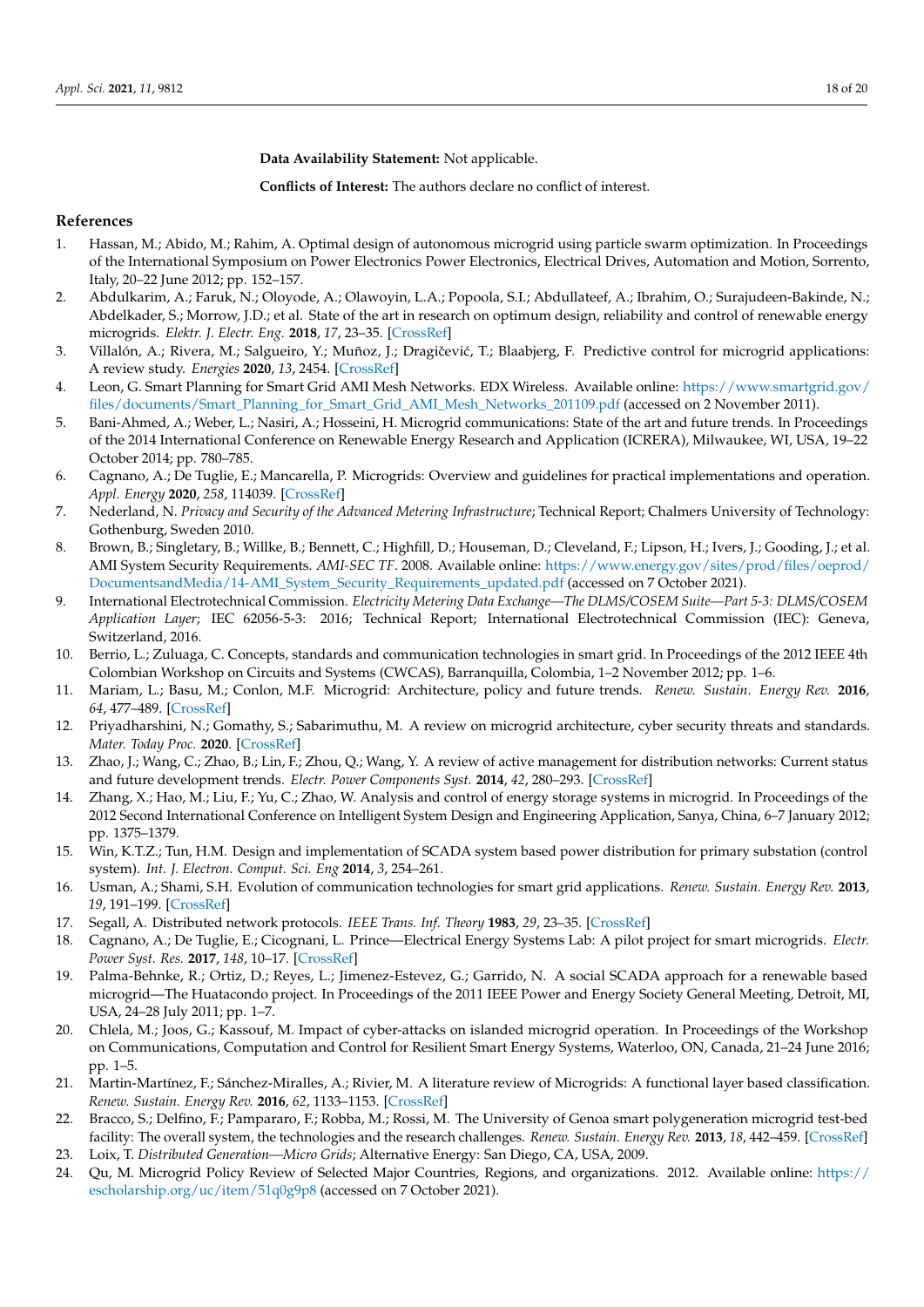- <span id="page-18-4"></span><span id="page-18-3"></span><span id="page-18-2"></span><span id="page-18-1"></span><span id="page-18-0"></span>25. Barnes, M.; Dimeas, A.; Engler, A.; Fitzer, C.; Hatziargyriou, N.; Jones, C.; Papathanassiou, S.; Vandenbergh, M. Microgrid laboratory facilities. In Proceedings of the 2005 International Conference on Future Power Systems, Amsterdam, The Netherlands, 18 November 2005; p. 6.
- <span id="page-18-12"></span>26. Katiraei, F.; Abbey, C.; Tang, S.; Gauthier, M. Planned islanding on rural feeders—Utility perspective. In Proceedings of the 2008 IEEE Power and Energy Society General Meeting-Conversion and Delivery of Electrical Energy in the 21st Century, Pittsburgh, PA, USA, 20–24 July 2008; pp. 1–6.
- <span id="page-18-13"></span>27. Kyriakarakos, G.; Piromalis, D.D.; Dounis, A.I.; Arvanitis, K.G.; Papadakis, G. Intelligent demand side energy management system for autonomous polygeneration microgrids. *Appl. Energy* **2013**, *103*, 39–51. [\[CrossRef\]](http://dx.doi.org/10.1016/j.apenergy.2012.10.011)
- 28. Loix, T.; Leuven, K. The first micro grid in the Netherlands: Bronsbergen. *Retrieved Dec.* **2009**, *27*, 2012.
- <span id="page-18-14"></span>29. Eto, J.; Lasseter, R.; Schenkman, B.; Stevens, J.; Klapp, D.; VolkommeRr, H.; Linton, E.; Hurtado, H.; Roy, J. Overview of the CERTS microgrid laboratory test bed. In Proceedings of the 2009 CIGRE/IEEE PES Joint Symposium Integration of Wide-Scale Renewable Resources Into the Power Delivery System, Calgary, AB, Canada, 29–31 July 2009; p. 1.
- <span id="page-18-15"></span><span id="page-18-5"></span>30. Mohagheghi, S.; Stoupis, J.; Wang, Z. Communication protocols and networks for power systems-current status and future trends. In Proceedings of the 2009 IEEE/PES Power Systems Conference and Exposition, Seattle, WA, USA, 15–18 March 2009; pp. 1–9.
- <span id="page-18-16"></span><span id="page-18-6"></span>31. Majdalawieh, M.; Parisi-Presicce, F.; Wijesekera, D. DNPSec: Distributed network protocol version 3 (DNP3) security framework. In *Advances in Computer, Information, and Systems Sciences, and Engineering*; Springer: Berlin/Heidelberg, Germany, 2007; pp. 227–234.
- <span id="page-18-7"></span>32. Lim, I.; Hong, S.; Choi, M.; Lee, S.; Kim, T.; Lee, S.; Ha, B. Security protocols against cyber attacks in the distribution automation system. *IEEE Trans. Power Deliv.* **2009**, *25*, 448–455. [\[CrossRef\]](http://dx.doi.org/10.1109/TPWRD.2009.2021083)
- <span id="page-18-8"></span>33. Engebretson, P. *The Basics of Hacking and Penetration Testing: Ethical Hacking and Penetration Testing Made Easy*, 1st ed.; Syngress Publishing: Rockland, MA, USA, 2011.
- <span id="page-18-9"></span>34. Khelifa, B.; Abla, S. Security concerns in smart grids: Threats, vulnerabilities and countermeasures. In Proceedings of the 2015 3rd International Renewable and Sustainable Energy Conference (IRSEC), Marrakech, Morocco, 10–13 December 2015; pp. 1–6. [\[CrossRef\]](http://dx.doi.org/10.1109/IRSEC.2015.7454963)
- <span id="page-18-10"></span>35. Knapp, E.D.; Samani, R. *Applied Cyber Security and the Smart Grid: Implementing Security Controls into the Modern Power Infrastructure*; Elsevier: Amsterdam, The Netherlands, 2013.
- <span id="page-18-11"></span>36. Gilchrist, G. Secure authentication for DNP3. In Proceedings of the 2008 IEEE Power and Energy Society General Meeting-Conversion and Delivery of Electrical Energy in the 21st Century, Pittsburgh, PA, USA, 20–24 July 2008; pp. 1–3.
- 37. Al-Dalky, R.; Abduljaleel, O.; Salah, K.; Otrok, H.; Al-Qutayri, M. A Modbus traffic generator for evaluating the security of SCADA ystems. In Proceedings of the 2014 9th International Symposium on Communication Systems, Networks Digital Sign (CSNDSP), Manchester, UK, 23–25 July 2014; pp. 809–814. [\[CrossRef\]](http://dx.doi.org/10.1109/CSNDSP.2014.6923938)
- 38. Rodofile, N.R.; Radke, K.; Foo, E. DNP3 network scanning and reconnaissance for critical infrastructure. In Proceedings of the Australasian Computer Science Week Multiconference, Canberra, Australia, 2–5 February 2016.
- 39. Faisal, M.A.; Aung, Z.; Williams, J.R.; Sanchez, A. Data-Stream-Based Intrusion Detection System for Advanced Metering Infrastructure in Smart Grid: A Feasibility Study. *IEEE Syst. J.* **2015**, *9*, 31–44. [\[CrossRef\]](http://dx.doi.org/10.1109/JSYST.2013.2294120)
- 40. Reyes, H.; Kaabouch, N. Jamming and Lost Link Detection in Wireless Networks with Fuzzy Logic. *Int. J. Sci. Eng. Res.* **2013**, *4*,  $1 - 7$ .
- <span id="page-18-17"></span>41. Shahzad, A.; Musa, S.; Aborujilah, A.; Irfan, M. Industrial control systems (ICSs) vulnerabilities analysis and SCADA security enhancement using testbed encryption. In Proceedings of the ICUIMC '14, Siem Reap, Cambodia, 9–11 January 2014.
- <span id="page-18-19"></span>42. Phan, R.C.W. Authenticated Modbus Protocol for Critical Infrastructure Protection. *IEEE Trans. Power Deliv.* **2012**, *27*, 1687–1689. [\[CrossRef\]](http://dx.doi.org/10.1109/TPWRD.2012.2187122)
- <span id="page-18-18"></span>43. Song, K.Y.; Yu, K.S.; Lim, D. Secure frame format for avoiding replay attack in Distributed Network Protocol (DNP3). In Proceedings of the 2015 International Conference on Information and Communication Technology Convergence (ICTC), Jeju, Korea, 28–30 October 2015; pp. 344–349. [\[CrossRef\]](http://dx.doi.org/10.1109/ICTC.2015.7354560)
- <span id="page-18-20"></span>44. Marinos, L. *ENISA Threat Taxonomy: A Tool for Structuring Threat Information*; ENISA: Heraklion, Greece, 2016.
- <span id="page-18-21"></span>45. Pritzker, P. *Guidelines for Smart Grid Cybersecurity, Volume 1—Smart Grid Cybersecurity Strategy, Architecture, and High-Level Requirements*; U.S. Department of Commerce: Washington, DC, USA, 2014.
- <span id="page-18-22"></span>46. Venkataramanan, V.; Hahn, A.; Srivastava, A. CyPhyR: A cyber-physical analysis tool for measuring and enabling resiliency in microgrids. *IET Cyber-Phys. Syst. Theory Appl.* **2019**, *4*, 313–321. [\[CrossRef\]](http://dx.doi.org/10.1049/iet-cps.2018.5069)
- <span id="page-18-23"></span>47. Mell, P.; Scarfone, K.; Romanosky, S. Common vulnerability scoring system. *IEEE Secur. Priv.* **2006**, *4*, 85–89. [\[CrossRef\]](http://dx.doi.org/10.1109/MSP.2006.145)
- <span id="page-18-24"></span>48. Sterbenz, J.P.; Çetinkaya, E.K.; Hameed, M.A.; Jabbar, A.; Qian, S.; Rohrer, J.P. Evaluation of network resilience, survivability, and disruption tolerance: Analysis, topology generation, simulation, and experimentation. *Telecommun. Syst.* **2013**, *52*, 705–736. [\[CrossRef\]](http://dx.doi.org/10.1007/s11235-011-9573-6)
- 49. Francis, R.; Bekera, B. A metric and frameworks for resilience analysis of engineered and infrastructure systems. *Reliab. Eng. Syst. Saf.* **2014**, *121*, 90–103. [\[CrossRef\]](http://dx.doi.org/10.1016/j.ress.2013.07.004)
- 50. Zhao, K.; Kumar, A.; Harrison, T.P.; Yen, J. Analyzing the resilience of complex supply network topologies against random and targeted disruptions. *IEEE Syst. J.* **2011**, *5*, 28–39. [\[CrossRef\]](http://dx.doi.org/10.1109/JSYST.2010.2100192)
- <span id="page-18-25"></span>51. Pandit, A.; Crittenden, J.C. Index of network resilience (INR) for urban water distribution systems. *Nature* **2012**, *12*, 120–142.